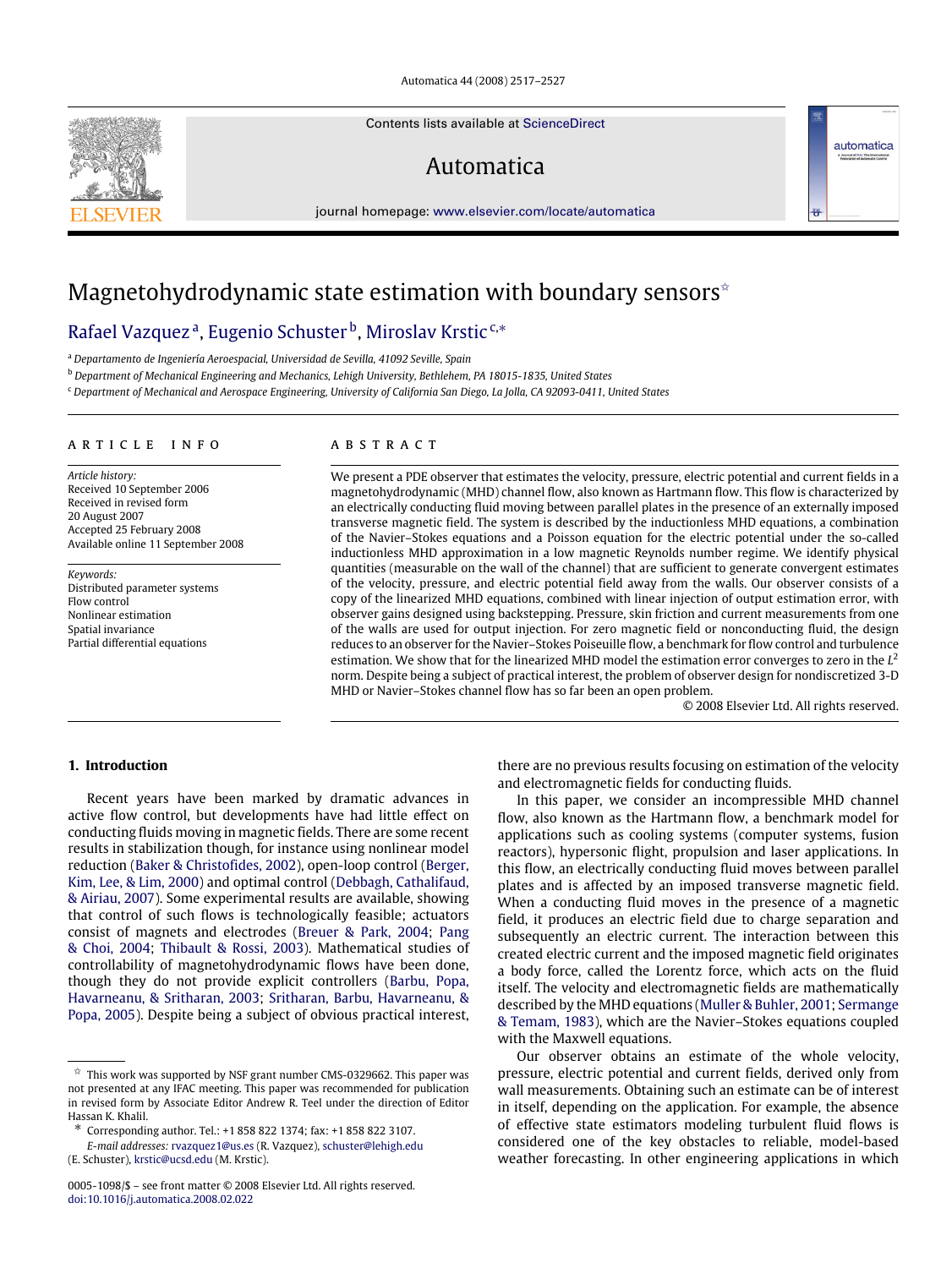active control is needed, such as drag reduction (Pang & Choi, 2004) or mixing enhancement for cooling systems (Schuster & Krstic, 2003), designs usually assume unrealistic full state knowledge, therefore a state estimator is necessary for effective implementation.

This paper extends our previous work for estimation of the velocity field in a 2-D channel flow (Vazquez & Krstic, 2005). Our observer is designed for the continuum MHD model and consists of a copy of the plant together with output injection of measurement error. We identify which physical quantities (measurable on the wall of the channel) are sufficient to generate convergent estimates of the velocity, pressure, and electric potential field away from the walls. The main idea of the design is to apply the observer backstepping design method for parabolic PDEs (Smyshlyaev & Krstic, 2005) to the estimator error system; this system is similar to the Orr–Sommerfeld–Squire system of PDE's and presents the same difficulties (nonnormality leading to a large transient growth mechanism (Jovanovic & Bamieh, 2005; Schmid & Henningson, 2001)). Thus, applying the same ideas as in Cochran, Vazquez, and Krstic (2006), we use Fourier transform methods and some of the output injection gains to cast the system in a form where backstepping is applicable. Then, we design the remaining output injection gains not only to guarantee stability but also to decouple the system in order to prevent transients. The output injection gains can be computed solving linear hyperbolic PDEs—a much simpler task than, for instance, solving nonlinear Riccati equations (Smyshlyaev & Krstic, 2004). The observer needs measurements of pressure, skin friction and current at only one of the channel walls.

If the fluid is not conductive, or there is no magnetic field, the problem reduces to the Poiseuille channel flow problem and our observer design still holds. Frequently cited as a paradigm for transition to turbulence (Schmid & Henningson, 2001), the Poiseuille flow is a prototypical problem for flow control and turbulence estimation. There are many results in channel flow stabilization, for instance, using optimal control (Hogberg, Bewley, & Henningson, 2003), backstepping (Vazquez & Krstic, 2007), spectral decomposition/pole placement (Barbu, 2006; Triggiani, 2007), Lyapunov design/passivity (Aamo & Krstic, 2002; Balogh, Liu, & Krstic, 2001), or nonlinear model reduction/indomain actuation (Baker, Armaou, & Christofides, 2000). Observer designs are more scarce; apart from the continuum backstepping approach (Vazquez & Krstic, 2005), previous works were in the form of an Extended Kalman Filter for the spatially discretized Navier–Stokes equations, employing high-dimensional algebraic Riccati equations for computation of observer gains (Chevalier, Hoepffner, Bewley, & Henningson, 2006; Hoepffner, Chevalier, Bewley, & Henningson, 2005).

The paper is organized as follows. Section 2 introduces the governing equations of our system. The equilibrium profile is presented in Section 3 and the observer structure and measurements are introduced in Section 4. Section 5 presents the design of the output injection gains to guarantee convergence of the observer estimates. In Section 6 we present a nonlinear estimator based on the linear design. We finish the paper with some concluding remarks in Section 7.

#### **2. Model of the Hartmann flow**

Consider an incompressible conducting fluid enclosed between two plates, separated by a distance *L*, under the influence of a pressure gradient  $∇P$  and a magnetic field  $B_0$  normal to the walls, as shown in Fig. 1. Under the assumption of a very small magnetic Reynolds number

$$
Re_M = \nu \rho \sigma U_0 L \ll 1, \tag{1}
$$



**Fig. 1.** Hartmann flow.

where  $\nu$  is the viscosity of the fluid,  $\rho$  the density of the fluid,  $\sigma$  the conductivity of the fluid, and  $U_0$  the reference velocity (maximum velocity of the equilibrium profile), the dynamics of the magnetic field can be neglected and the dimensionless velocity and electric potential field is governed by the inductionless MHD equations (Lee & Choi, 2001).

We set nondimensional coordinates  $(x, y, z)$ , where  $x$  is the streamwise direction (parallel to the pressure gradient), *y* the wall normal direction (parallel to the magnetic field), *z* the spanwise direction, and where  $(x, y, z) \in (-\infty, \infty) \times [0, 1] \times (-\infty, \infty)$ . Let  $f_t$  denote the time derivative of a function  $f$  , similarly  $f_x, f_y$  and  $f_z$  the derivatives with respect to *x*, *y* and *z*, and define the 3-D Laplacian operator as  $\Delta = \partial_{xx} + \partial_{yy} + \partial_{zz}$ . The governing equations of the Hartmann flow are

$$
U_t = \frac{\Delta U}{Re} - UU_x - VU_y - WU_z - P_x + N\phi_z - NU,
$$
\n(2)

$$
V_t = \frac{\Delta V}{Re} - UV_x - VV_y - WV_z - P_y, \qquad (3)
$$

$$
W_t = \frac{\Delta W}{Re} - UW_x - VW_y - WW_z - P_z - N\phi_x - NW,
$$
\n(4)

$$
\Delta \phi = U_z - W_x, \tag{5}
$$

where  $U(t, x, y, z)$ ,  $V(t, x, y, z)$  and  $W(t, x, y, z)$  denote, respectively, the streamwise, wall-normal and spanwise velocities, *P*(*t*, *x*, *y*, *z*) the pressure,  $\phi$ (*t*, *x*, *y*, *z*) the electric potential, *Re* =  $\frac{U_0L}{\nu}$  is the Reynolds number and  $N = \frac{\sigma L B_0^2}{\rho U_0}$  the Stuart number. Since the fluid is incompressible, the continuity equation is verified

$$
U_x + V_y + W_z = 0.
$$
 (6)

The boundary conditions for the velocity field are

$$
U(t, x, 0, z) = U(t, x, 1, z) = 0,
$$
\n(7)

$$
V(t, x, 0, z) = V(t, x, 1, z) = 0,
$$
\n(8)

$$
W(t, x, 0, z) = W(t, x, 1, z) = 0,
$$
\n(9)

and assuming perfectly conducting walls, the electric potential must verify

$$
\phi(t, x, 0, z) = \phi(t, x, 1, z) = 0.
$$
\n(10)

The nondimensional electric current, *j*(*t*, *x*, *y*, *z*), is a vector field that can be directly computed from the electric potential and velocity fields as follows,

$$
j^{x}(t, x, y, z) = -\phi_{x} - W,
$$
\n(11)

$$
j^{\mathcal{Y}}(t, x, y, z) = -\phi_{\mathcal{Y}},\tag{12}
$$

 $j^{z}(t, x, y, z) = -\phi_{z} + U,$  (13)

where  $j^x$ ,  $j^y$ , and  $j^z$  denote the components of *j*.

**Remark 1.** If we set  $N = 0$  (zero magnetic field, or nonconducting fluid) in Eqs. (2)–(5), they reduce to the classical Navier–Stokes equations without body forces. Then Eqs.  $(2)-(4)$  and  $(6)-(9)$ describe a pressure driven channel flow, the so-called Poiseuille flow.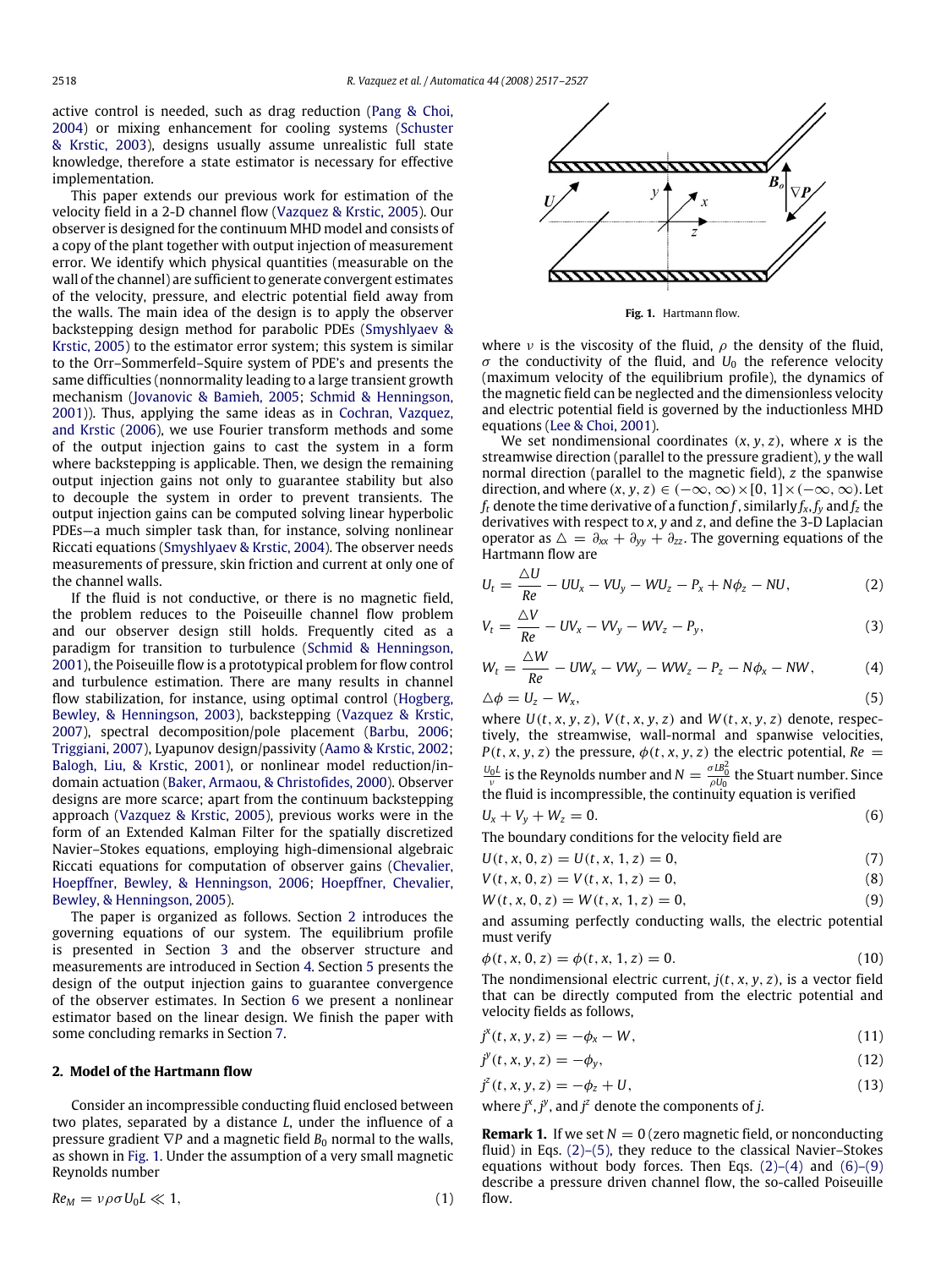#### **3. Equilibrium profile**

The equilibrium profile for system  $(2)$ – $(5)$  can be calculated assuming a steady solution with only one nonzero nondimensional velocity component, U<sup>e</sup>, that depends only on the *y* coordinate. Substituting  $U^e$  in Eq. (2), one finds that it verifies the following equation,

$$
0 = \frac{U_{yy}^e(y)}{Re} - P_x^e - NU^e(y),
$$
\n(14)

whose solution is, setting  $P^e$  such that the maximum velocity (centerline velocity) is 1,

$$
U^{e}(y) = \frac{\sinh(H(1-y)) - \sinh H + \sinh(Hy)}{2\sinh H/2 - \sinh H},
$$
\n(15)

$$
V^e = W^e = \phi^e = 0,\tag{16}
$$

$$
P^{e} = \frac{N \sinh H}{2 \sinh H/2 - \sinh H}x,
$$
\n(17)

$$
j^{xe} = j^{ye} = 0,\tag{18}
$$

$$
j^{ze} = U^e(y),\tag{19}
$$

where  $H = \sqrt{Re N} = B_0 L \sqrt{\frac{\sigma}{\rho v}}$  is the Hartmann number. In Fig. 2 (left) we show  $U^e(y)$  for different values of *H*. Note that the equilibrium profile is nondimensional so that the centerline velocity is always 1. For  $H = 0$  the classic parabolic Poiseuille profile is recovered. In Fig. 2 (right) we show the equilibrium velocity gradient, *U e y* (*y*), proportional to shear stress, whose maximum is reached at the boundaries and grows with *H*.

#### **4. Observer**

Define the fluctuation variables

$$
u(t, x, y, z) = U(t, x, y, z) - U^{e}(y),
$$
\n(20)

where  $U^{e}(y)$  is the equilibrium of the Hartmann flow, as defined in (15). Define also  $p(t, x, y, z) = P(t, x, y, z) - P^{e}(y)$  where  $P^{e}(y)$  is defined in (17). We do not need to define fluctuation variables for *V*, *W* or  $\phi$  since  $V^e = W^e = \phi^e = 0$ .

The linearization of (2)–(4) around the Hartmann equilibrium profile, written in the fluctuation variables  $(u, V, W, p, \phi)$ , is

$$
u_{t} = \frac{\Delta u}{Re} - U^{e}(y)u_{x} - u_{y}^{e}(y)V - p_{x} + N\phi_{z} - NU,
$$
 (21)

$$
V_t = \frac{\Delta V}{Re} - U^e(y)V_x - p_y,
$$
\n(22)

$$
W_t = \frac{\Delta W}{Re} - U^e(y)W_x - p_z - N\phi_x - NW.
$$
\n(23)

Note that we don't need to linearize the potential Eq. (5), which using *u* is now  $\Delta \phi = u_z - W_x$ , or the continuity Eq. (6), which is  $u_x + V_y + W_z = 0$ , as they are already linear.

We design the observer for the linearized equations. It consists of a copy of  $(21)$ – $(23)$  and  $(5)$ – $(10)$ , to which we add output injection of the pressure *p*, the potential flux  $\phi$ <sup>*y*</sup> (proportional to current), and both the streamwise and spanwise velocity gradients,  $u_y$  and  $W_y$ , (proportional to friction) at the bottom wall. We will show that this set of measurements (all of which are obtained from physically measurable quantities) is sufficient to generate convergent estimates of the velocity, pressure, and electric potential field away from the walls.

Denoting the observer (estimated) variables by a hat, the equations for the estimated velocity field are

$$
\hat{u}_t = \frac{\Delta \hat{u}}{Re} - U^e(y)\hat{u}_x - U^e_y(y)\hat{V} - \hat{p}_x + N\hat{\phi}_z - N\hat{u} - Q^U, \qquad (24)
$$

$$
\hat{V}_t = \frac{\Delta \hat{V}}{Re} - U^e(y)\hat{V}_x - \hat{p}_y - Q^V,
$$
\n(25)

$$
\hat{W}_t = \frac{\Delta \hat{W}}{Re} - U^e(y)\hat{W}_x - \hat{p}_z - N\hat{\phi}_x - N\hat{W} - Q^W.
$$
 (26)

The additional *Q* terms in the observer equation are related to output injection and defined as follows.

$$
\begin{pmatrix}\nQ^{U} \\
Q^{V} \\
Q^{W}\n\end{pmatrix} = \int_{-\infty}^{\infty} \int_{-\infty}^{\infty} \mathbf{L}(x - \xi, y, z - \zeta) \\
\times \begin{pmatrix}\np(t, \xi, 0, \zeta) - \hat{p}(t, \xi, 0, \zeta) \\
u_y(t, \xi, 0, \zeta) - \hat{u}_y(t, \xi, 0, \zeta) \\
W_y(t, \xi, 0, \zeta) - \hat{W}_y(t, \xi, 0, \zeta) \\
\phi_y(t, \xi, 0, \zeta) - \hat{\phi}_y(t, \xi, 0, \zeta)\n\end{pmatrix} d\xi d\zeta, \qquad (27)
$$

where **L** is an output injection kernel matrix, defined as

$$
\mathbf{L} = \begin{pmatrix} L^{UP} & L^{UU} & L^{UW} & L^{U\phi} \\ L^{VP} & L^{VU} & L^{WW} & L^{V\phi} \\ L^{WP} & L^{WU} & L^{WW} & L^{W\phi} \end{pmatrix},
$$
 (28)

whose entries (which are functions of space) will be determined to ensure observer convergence. The estimated potential is computed from

$$
\Delta \hat{\phi} = \hat{u}_z - \hat{W}_x,\tag{29}
$$

and the observer verifies the continuity equation,

$$
\hat{u}_x + \hat{V}_y + \hat{W}_z = 0,\tag{30}
$$

and Dirichlet boundary conditions,

$$
\hat{u}(t, x, 0, z) = \hat{W}(t, x, 0, z) = \hat{V}(t, x, 0, z) = 0,
$$
\n(31)

$$
\hat{u}(t, x, 1, z) = \hat{W}(t, x, 1, z) = \hat{V}(t, x, 1, z) = 0,
$$
\n(32)

$$
\hat{\phi}(t, x, 0, z) = \hat{\phi}(t, x, 1, z) = 0.
$$
\n(33)

The estimated current field is computed from the other estimated variables using a copy of Eqs. (11)–(13).

$$
\hat{j}^{x}(t, x, y, z) = -\hat{\phi}_{x} - \hat{W}, \qquad (34)
$$

$$
\hat{j}^y(t, x, y, z) = -\hat{\phi}_y,\tag{35}
$$

$$
\hat{j}^{z}(t, x, y, z) = -\hat{\phi}_{z} + \hat{u}.
$$
\n(36)

**Remark 2.** Note that the observer Eqs. (24)–(36) can be regarded as forced MHD equations, with the output injection acting as a body force. This means that any standard scheme for solving the forced MHD equations can be used to implement the observer, once the gains **L** in (28) have been calculated, as explained in the next section (the gains can be pre-computed before running the observer, and do not need to be updated afterwards).

**Remark 3.** As inputs to the observer, appearing in (27), one needs measurements of pressure, skin friction and current in the lower wall. For obtaining these measurements, pressure, skin friction and current sensors have to be embedded into one of the walls. Pressure and skin friction sensors are common in flow control, while for current measurement one could use an array of discrete current sensors, as depicted in Fig. 3.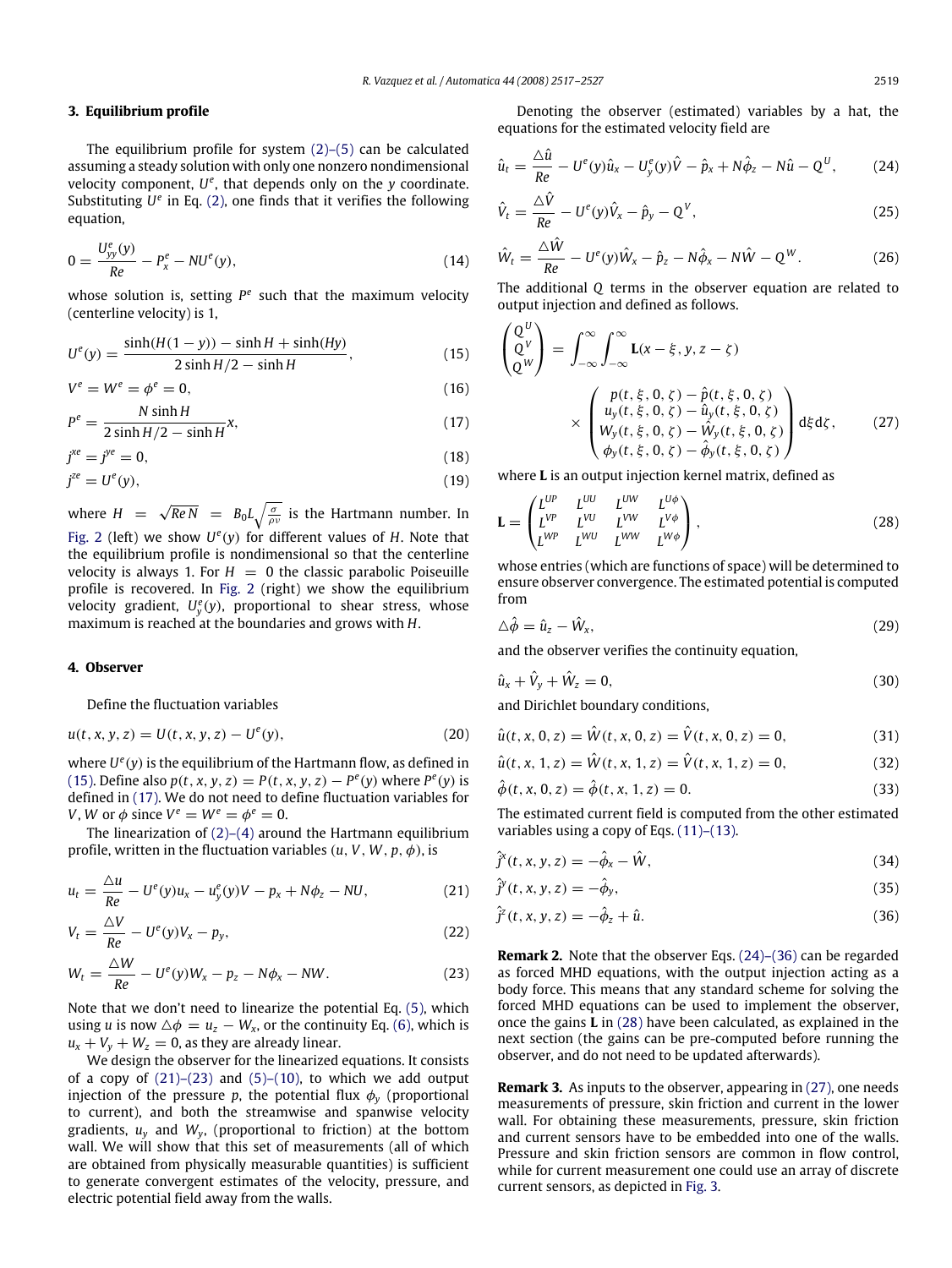

Fig. 2. Streamwise equilibrium velocity (left) and gradient of streamwise equilibrium velocity (right), for different values of *H*. Solid, *H* = 0; dash-dotted, *H* = 10; dashed,  $H = 50.$ 



**Fig. 3.** An array of current sensors in the lower wall.

### **5. Observer design and convergence analysis**

Subtracting the observer equations from the linearized plant equations we obtain the error equations, with states  $\tilde{U} = u - \hat{u} =$  $U - \hat{U}$ ,  $\tilde{V} = V - \hat{V}$ ,  $\tilde{W} = W - \hat{W}$ ,  $\tilde{P} = p - \hat{p}$ ,  $\tilde{\phi} = \phi - \hat{\phi}$ ,

$$
\tilde{U}_t = \frac{\Delta \tilde{U}}{Re} - U^e(y)\tilde{U}_x - U^e_y(y)\tilde{V} - \tilde{P}_x + N\tilde{\phi}_z - N\tilde{U} + Q^U, \qquad (37)
$$

$$
\tilde{V}_t = \frac{\Delta \tilde{V}}{Re} - U^e(y)\tilde{V}_x - \tilde{P}_y + Q^V, \qquad (38)
$$

$$
\tilde{W}_t = \frac{\Delta \tilde{W}}{Re} - U^e(y)\tilde{W}_x - \tilde{P}_z - N\tilde{\phi}_x - N\tilde{W} + Q^W.
$$
\n(39)

The observer error verifies the continuity equation,

$$
\tilde{U}_x + \tilde{V}_y + \tilde{W}_z = 0, \tag{40}
$$

while the potential error is governed by

$$
\Delta \tilde{\phi} = \tilde{U}_z - \tilde{W}_x. \tag{41}
$$

The boundary conditions for the error states are

$$
\tilde{U}(t, x, 0, z) = \tilde{V}(t, x, 0, z) = \tilde{W}(t, x, 0, z) = 0,
$$
\n(42)

 $\tilde{U}(t, x, 1, z) = \tilde{V}(t, x, 1, z) = \tilde{W}(t, x, 1, z) = 0,$ (43)

$$
\tilde{\phi}(t, x, 0, z) = \tilde{\phi}(t, x, 1, z) = 0.
$$
\n(44)

To guarantee observer convergence, our design task is to design the output injection gains **L** defined in (27) that appear in  $\mathsf{Q}^{\text{U}}$  ,  $\mathsf{Q}^{\text{V}}$  and *Q <sup>W</sup>* , so that the origin of the error system is exponentially stable.

Since the observer error plant is linear and spatially invariant (Bamieh, Paganini, & Dahleh, 2000), we use a Fourier transform in the *x* and *z* coordinates (the spatially invariant directions). The transform pair (direct and inverse transform) is defined as

$$
f(t, k_x, y, k_z) = \int_{-\infty}^{\infty} \int_{-\infty}^{\infty} f(t, x, y, z) e^{-2\pi i (k_x x + k_z z)} dz dx, \qquad (45)
$$

$$
f(t, x, y, z) = \int_{-\infty}^{\infty} \int_{-\infty}^{\infty} f(t, k_x, y, k_z) e^{2\pi i (k_x x + k_z z)} dk_z dk_x.
$$
 (46)

Note that we use the same symbol *f* for both the original  $f(t, x, y, z)$  and the image  $f(t, k_x, y, k_z)$ . In hydrodynamics  $k_x$  and *k<sup>z</sup>* are referred to as the ''wave numbers''.

The observer error equations in Fourier space are

$$
\tilde{U}_t = \frac{-\alpha^2 \tilde{U} + \tilde{U}_{yy}}{Re} - \beta \tilde{U} - U_y^e \tilde{V} - 2\pi k_x i \tilde{P} + L^{UP} P_0 + L^{UU} U_{y0}
$$
  
+  $L^{UW} W_{y0} + L^{U\phi} \phi_{y0} + 2\pi k_z i N \tilde{\phi} - N \tilde{U},$  (47)

$$
\tilde{V}_t = \frac{-\alpha^2 \tilde{V} + \tilde{V}_{yy}}{+L^{VP} P_0 + L^{VU} U_{y0} + L^{VW} W_{y0} + L^{V\phi} \phi_{y0}},
$$
\n(48)

$$
\tilde{W}_t = \frac{-\alpha^2 \tilde{W} + W_{yy}}{Re} - \beta \tilde{W} - 2\pi k_z i\tilde{P} + L^{WP} P_0 + L^{WD} U_{y0}
$$

$$
+ L^{WW} W_{y0} + L^{W\phi} \phi_{y0} - 2\pi k_x iN \tilde{\phi} - N \tilde{W}
$$
(49)

where  $\alpha^2 = 4\pi^2 (k_x^2 + k_z^2)$ , the *L*'s are the entries of **L** in Fourier space, and where we have used the definition (27) of the output injection terms as convolutions, which become products in Fourier space. We have written for short  $P_0 = P(t, k_x, 0, k_z)$ ,  $U_{y0} =$  $\tilde{U}_y(t, k_x, 0, k_z)$ ,  $W_{y0} = \tilde{W}_y(t, k_x, 0, k_z)$ ,  $\phi_{y0} = \tilde{\phi}_y(t, k_x, 0, k_z)$ .

The continuity equation in Fourier space is expressed as

$$
2\pi i k_x \tilde{U} + \tilde{V}_y + 2\pi k_z \tilde{W} = 0, \qquad (50)
$$

and the equation for the potential is

$$
-\alpha^2 \tilde{\phi} + \hat{\phi}_{yy} = 2\pi i \left( k_z \tilde{U} - k_x \tilde{W} \right).
$$
 (51)

Note that (47)–(51) is uncoupled for each wave number. This is due to spatial invariance (Bamieh et al., 2000) of the plant and linearity of the equations in physical space, (37)–(39). Hence, the observer gains can be determined *separately* for each pair of wave numbers  $k_x$  and  $k_z$ . For small wave numbers, verifying that  $k_x^2 + k_z^2 \leq M^2$  for a parameter *M* that will be determined, we will design the output injection gains **L** to guarantee exponential stability of the origin of the error system (47)–(51), thus ensuring convergence of the estimates. We will refer to the wave number range  $k_x^2 + k_z^2 \leq M^2$  as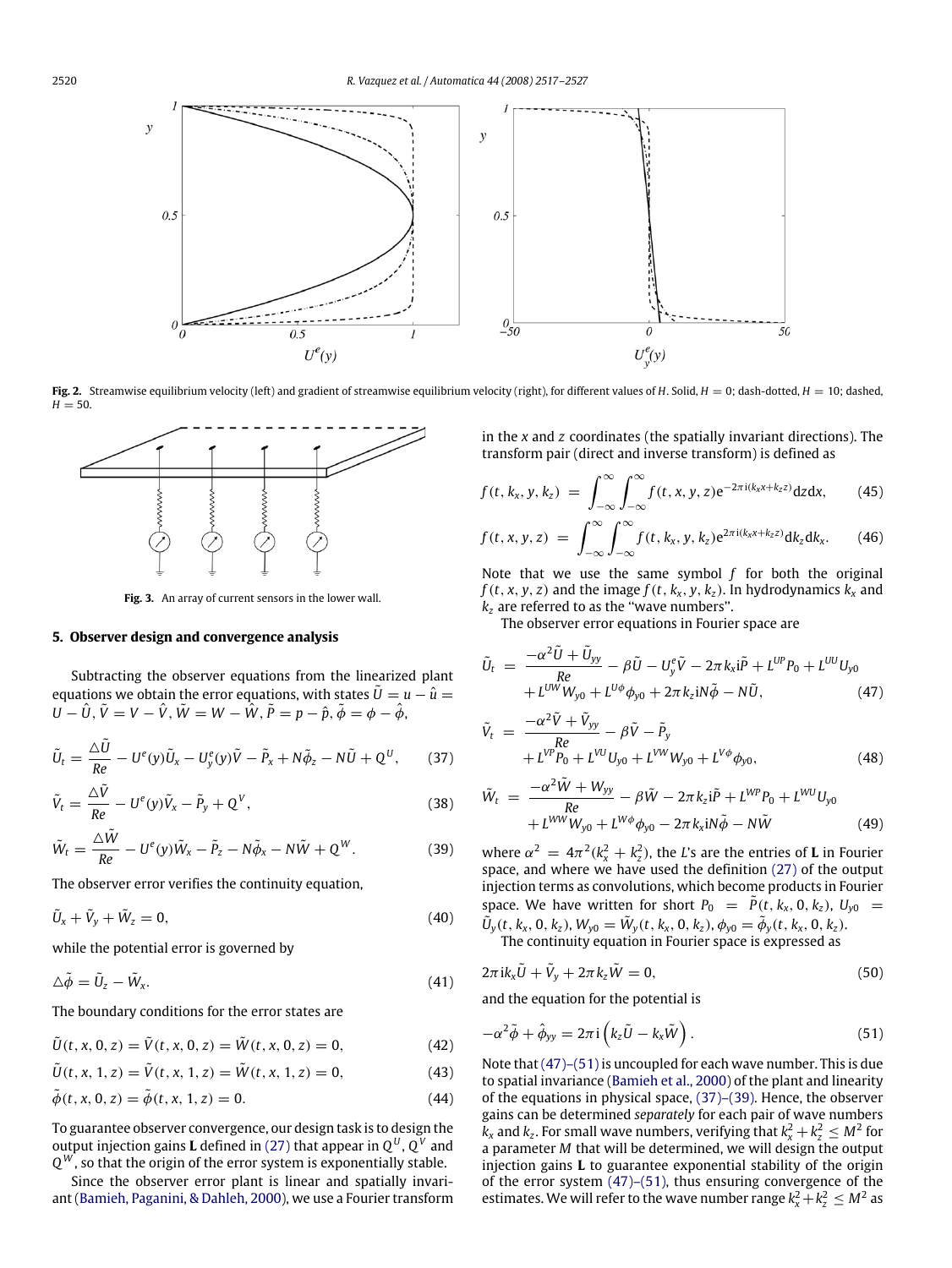the *observed* wave number range. For the rest of the wave numbers, that verify  $k_x^2 + k_z^2 > M^2$ , we will show that the origin of the error system  $(47)$ – $(51)$  is already exponentially stable without output injection, so we just set  $L = 0$ . We will refer to this wave number range as the *unobserved* wave number range. Once stability for all wave numbers (in both the observed and unobserved range) is established, stability in physical space follows (see Vazquez and Krstic (2007)). The number *M* is computed in Section 5.2 to ensure stability for the unobserved wave number range.

We define χ, a *truncating* function, as

$$
\chi(k_x, k_z) = \begin{cases} 1, & k_x^2 + k_z^2 \le M^2, \\ 0, & \text{otherwise.} \end{cases}
$$
 (52)

Then, we reflect that we don't use output injection for unobserved wave numbers by writing

$$
\mathbf{L} = \chi(k_x, y, k_z) \mathbf{R}(k_x, y, k_x). \tag{53}
$$

This can be written in physical space, using the definition of the Fourier transform, as

$$
\mathbf{L}(x, y, z) = \int_{-\infty}^{\infty} \int_{-\infty}^{\infty} \chi(k_x, y, k_z) \mathbf{R}(k_x, y, k_z)
$$
  
×  $e^{2\pi i (k_x x + k_z z)} dk_z dk_x.$  (54)

The matrix **R** is defined as

$$
\mathbf{R} = \begin{pmatrix} R^{UP} & R^{UU} & R^{UW} & R^{U\phi} \\ R^{VP} & R^{VU} & R^{VW} & R^{V\phi} \\ R^{WP} & R^{WU} & R^{WW} & R^{W\phi} \end{pmatrix},
$$
(55)

and using **R** we can write the observer error equations as

$$
\tilde{U}_t = \frac{-\alpha^2 \tilde{U} + \tilde{U}_{yy}}{Re} - \beta \tilde{U} - U_y^e \tilde{V} - 2\pi k_x i \tilde{P} + \chi(k_x, k_z) \times \{R^{UP} P_0 + R^{UU} U_{y0} + R^{UW} W_{y0} + R^{U\phi} \phi_{y0} \} \n+ 2\pi k_z i N \tilde{\phi} - N \tilde{U},
$$
\n(56)

$$
\tilde{V}_{t} = \frac{-\alpha^{2}\tilde{V} + \tilde{V}_{yy}}{Re} - \beta \tilde{V} - \tilde{P}_{y} + \chi(k_{x}, k_{z}) \times \left\{ R^{VP}P_{0} + R^{VU}U_{y0} + R^{VW}W_{y0}R^{V\phi}\phi_{y0} \right\},
$$
\n(57)

$$
\tilde{W}_t = \frac{-\alpha^2 \tilde{W} + W_{yy}}{Re} - \beta \tilde{W} - 2\pi k_z \tilde{P} + \chi(k_x, k_z) \times \{R^{WP}P_0 + R^{WU}U_{y0} + R^{WW}W_{y0} + R^{W\phi}\phi_{y0}\} \n- 2\pi k_x \text{i}N\tilde{\phi} - N\tilde{W}.
$$
\n(58)

Note that once **R** is determined, we obtain **L** using (54).

#### *5.1. Observed wave number analysis*

Consider  $k_x^2 + k_z^2 \leq M^2$ . Then  $\chi = 1$ , so output injection is present. Using the continuity equation (50) and Eqs. (56)–(58), the following Poisson equation for the pressure is derived,

$$
-\alpha^2 \tilde{P} + \tilde{P}_{yy} = \Upsilon - 4\pi k_x i U_y^e(y)\tilde{V} + NV_y,
$$
\n(59)

where  $\gamma$  contains all the terms due to output injection,

$$
\gamma = P_0 \left( 2\pi i k_x R^{UP} + R_y^{VP} + 2\pi k_z R^{WP} \right) \n+ U_{y0} \left( 2\pi i k_x R^{UU} + R_y^{VU} + 2\pi k_z R^{WU} \right) \n+ W_{y0} \left( 2\pi i k_x R^{UW} + R_y^{VW} + 2\pi k_z R^{WW} \right) \n+ \phi_{y0} \left( 2\pi i k_x R^{U\phi} + R_y^{V\phi} + 2\pi k_z R^{W\phi} \right).
$$
\n(60)

We want to make (59) independent of the output injection gains, for which we need  $\Upsilon = 0$ . Hence, we set

$$
R^{VP}(k_x, y, k_z) = R^{VP}(k_x, 0, k_z)
$$
  
- 2\pi i  $\int_0^y (k_x R^{UP} + k_z R^{WP}) (k_x, \eta, k_z) d\eta$ , (61)

$$
R^{VU}(k_x, y, k_z) = R^{VU}(k_x, 0, k_z)
$$
  
- 2\pi i  $\int_0^y (k_x R^{UU} + k_z R^{WU}) (k_x, \eta, k_z) d\eta$ , (62)

$$
R^{VW}(k_x, y, k_z) = R^{VW}(k_x, 0, k_z)
$$
  
- 2\pi i  $\int_0^y (k_x R^{UW} + k_z R^{WW}) (k_x, \eta, k_z) d\eta,$  (63)

$$
R^{V\phi}(k_x, y, k_z) = R^{V\phi}(k_x, 0, k_z)
$$
  
- 2\pi i  $\int_0^y (k_x R^{U\phi} + k_z R^{W\phi}) (k_x, \eta, k_z) d\eta,$  (64)

which means that, in physical space,  $\nabla$  ⋅ **L** = 0. Hence, as Eq. (59) is derived by taking divergence of (56)–(58), the output injection terms cancel away.

Expression (59) can be solved in terms of the values of the pressure at the bottom wall.

$$
\tilde{P} = -\frac{4\pi k_{x}i}{\alpha} \int_{0}^{y} U_{y}^{e}(\eta) \sinh(\alpha(y - \eta)) \tilde{V}(t, k_{x}, \eta, k_{z}) d\eta
$$

$$
+ \cosh(\alpha y) P_{0} + \frac{\sinh(\alpha y)}{\alpha} \tilde{P}_{y}(t, k_{x}, 0, k_{z})
$$

$$
+ N \int_{0}^{y} \frac{\sinh(\alpha(y - \eta))}{\alpha} \tilde{V}_{y}(t, k_{x}, \eta, k_{z}) d\eta.
$$
(65)

Evaluating Eq. (57) at  $y = 0$  one finds that

$$
\tilde{P}_y(t, k_x, 0, k_z) = \Upsilon_0 + \frac{\tilde{V}_{yy}(t, k_x, 0, k_z)}{Re}
$$
  
=  $\Upsilon_0 - 2\pi i \frac{k_x U_{y0} + k_z \tilde{W}_{y0}}{Re},$  (66)

where we have used (50) for expressing  $\tilde{V}_{yy}$  at the bottom in terms of measurements. In (66),

$$
\begin{split} \Upsilon_0 &= P_0 R^{VP}(k_x, 0, k_z) + U_{y0} R^{VU}(k_x, 0, k_z) \\ &+ W_{y0} R^{VW}(k_x, 0, k_z) + \phi_{y0} R^{V\phi}(k_x, 0, k_z), \end{split} \tag{67}
$$

and as before we need the pressure to be independent of any output injection gains. Hence, we set

$$
R^{VP}(k_x, 0, k_z) = R^{VU}(k_x, 0, k_z) = R^{VW}(k_x, 0, k_z)
$$
  
=  $R^{V\phi}(k_x, 0, k_z) = 0.$  (68)

Then, the pressure can be expressed independently of the output injection gains in terms of a strict-feedback (Krstic, Kanellakopoulos, & Kokotovic, 1995) integral of the state *<sup>V</sup>*˜ and measurements,

$$
\tilde{P} = -\frac{4\pi k_{x}i}{\alpha} \int_{0}^{y} U_{y}^{e}(\eta) \sinh(\alpha(y-\eta)) \tilde{V}(t, k_{x}, \eta, k_{z}) d\eta
$$

$$
+ \cosh(\alpha y) P_{0} - 2\pi i \frac{\sinh(\alpha y)}{Re\alpha} (k_{x}U_{y0} + k_{z}W_{y0})
$$

$$
+ N \int_{0}^{y} \frac{\sinh(\alpha(y-\eta))}{\alpha} \tilde{V}_{y}(t, k_{x}, \eta, k_{z}) d\eta.
$$
(69)

Similarly, solving for  $\phi$  in terms of the measurement  $\phi_{y0}$  and the right hand side of its Poisson Eq. (51),

$$
\tilde{\phi} = \frac{2\pi i}{\alpha} \int_0^y \sinh(\alpha(y - \eta)) \left( k_z \tilde{U}(t, k_x, \eta, k_z) - k_x \tilde{W}(t, k_x, \eta, k_z) \right) d\eta + \frac{\sinh(\alpha y)}{\alpha} \phi_{y0}.
$$
\n(70)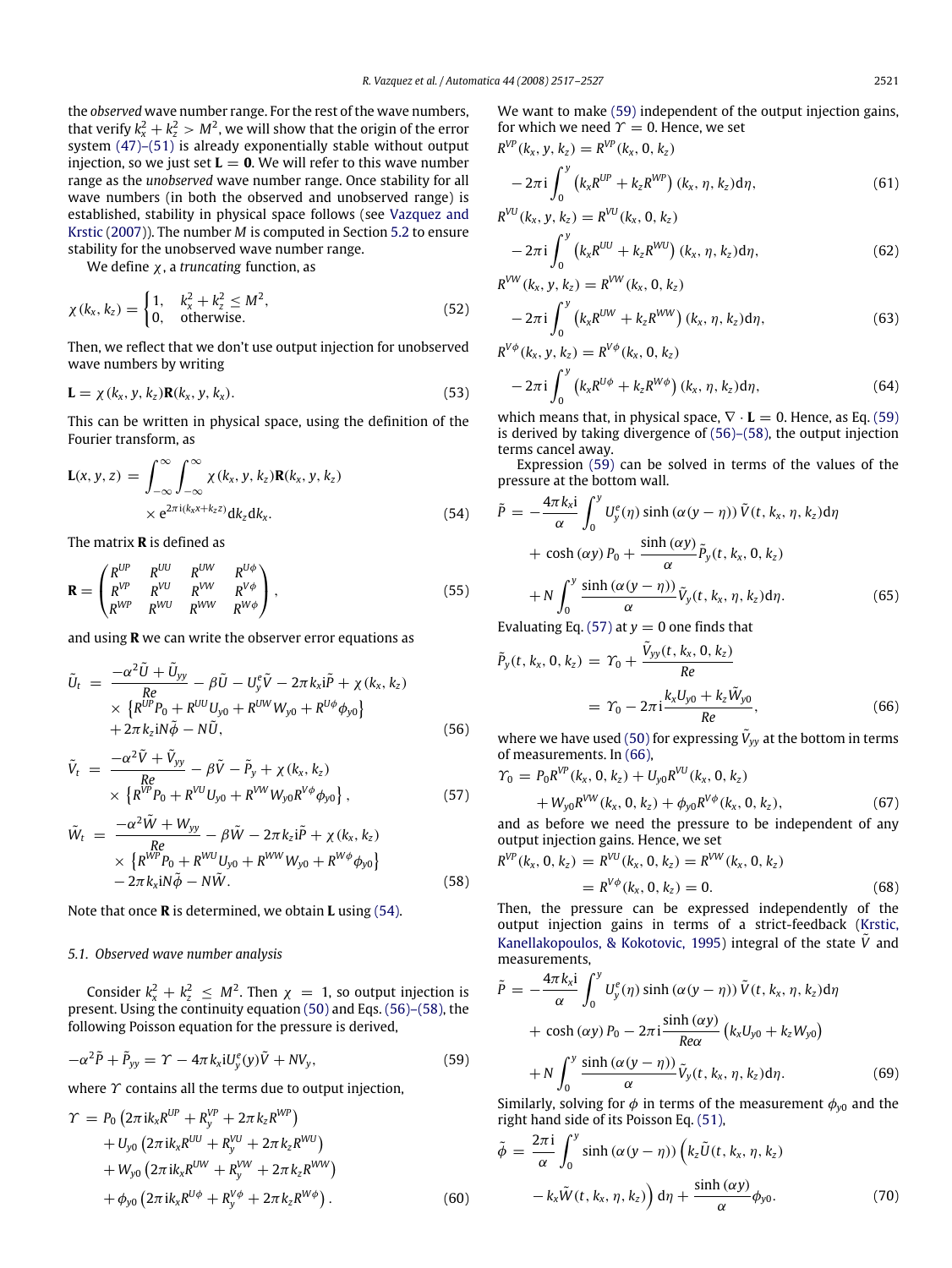Introducing the expressions (69) and (70) in (56) and (58), we get

$$
\tilde{U}_{t} = \frac{-\alpha^{2}\tilde{U} + \tilde{U}_{yy}}{Re} - \beta \tilde{U} - U_{y}^{e}(y)\tilde{V} - N\tilde{U}
$$
\n
$$
+ P_{0} (R^{UP} - 2\pi k_{x} i \cosh(\alpha y))
$$
\n
$$
+ U_{y0} (R^{UU} - \frac{4\pi^{2}k_{x}^{2}}{\alpha Re} \sinh(\alpha y))
$$
\n
$$
+ W_{y0} (R^{UU} - \frac{4\pi^{2}k_{x}k_{z}}{\alpha Re} \sinh(\alpha y))
$$
\n
$$
+ \phi_{y0} (R^{U\phi} + N \frac{2\pi k_{z} i}{\alpha} \sinh(\alpha y))
$$
\n
$$
- \frac{8\pi k_{x}^{2}}{\alpha} \int_{0}^{y} U_{y}^{e}(\eta) \sinh(\alpha (y - \eta)) \tilde{V}(t, k_{x}, \eta, k_{z}) d\eta
$$
\n
$$
- 2\pi i k_{x} N \int_{0}^{y} \frac{\sinh(\alpha (y - \eta))}{\alpha} \tilde{V}_{y}(t, k_{x}, \eta, k_{z}) d\eta
$$
\n
$$
- \frac{4\pi^{2}k_{z}N}{\alpha} \int_{0}^{y} \sinh(\alpha (y - \eta))
$$
\n
$$
\times (k_{z} \tilde{U}(t, k_{x}, \eta, k_{z}) - k_{x} \tilde{W}(t, k_{x}, \eta, k_{z})) d\eta, \qquad (71)
$$

$$
\tilde{W}_t = \frac{-\alpha^2 \tilde{W} + W_{yy}}{Re} - \beta \tilde{W} - N \tilde{W}
$$
\n
$$
+ P_0 \left( R^{WP} - 2\pi k_z i \cosh(\alpha y) \right)
$$
\n
$$
+ U_{y0} \left( R^{WU} - \frac{4\pi^2 k_x k_z}{\alpha Re} \sinh(\alpha y) \right)
$$
\n
$$
+ W_{y0} \left( R^{WW} - \frac{4\pi^2 k_z^2}{\alpha Re} \sinh(\alpha y) \right)
$$
\n
$$
+ \phi_{y0} \left( R^{W\phi} - N \frac{2\pi k_x i}{\alpha} \sinh(\alpha y) \right)
$$
\n
$$
- \frac{8\pi k_x k_z}{\alpha} \int_0^y U_y^e(\eta) \sinh(\alpha (y - \eta)) \tilde{V}(t, k_x, \eta, k_z) d\eta
$$
\n
$$
- 2\pi i k_z N \int_0^y \frac{\sinh(\alpha (y - \eta))}{\alpha} \tilde{V}_y(t, k_x, \eta, k_z) d\eta
$$
\n
$$
+ \frac{4\pi^2 k_x N}{\alpha} \int_0^y \sinh(\alpha (y - \eta))
$$
\n
$$
\times \left( k_z \tilde{U}(t, k_x, \eta, k_z) - k_x \tilde{W}(t, k_x, \eta, k_z) \right) d\eta.
$$
\n(72)

Note that we have omitted the equation for  $\tilde{V}$  since, from (50) and using the fact that  $\tilde{V}(t, k_x, 0, k_z) = 0$ ,  $\tilde{V}$  is computed from  $\tilde{U}$  and  $\tilde{W}$ :

$$
\tilde{V} = -2\pi i \int_0^y \left( k_x \tilde{U}(t, k_x, \eta, k_z) + k_z \tilde{W}(t, k_x, \eta, k_z) \right) d\eta. \tag{73}
$$

We now set the output injection terms to directly cancel the boundary terms coming from (69) and (70), while still leaving some additional gains to stabilize the system. Thus, we define

$$
R^{UP} = 2\pi k_x i \cosh(\alpha y) , \qquad (74)
$$

$$
R^{WP} = 2\pi k_z i \cosh(\alpha y) , \qquad (75)
$$

$$
R^{UU} = \frac{4\pi^2 k_x^2}{\alpha Re} \sinh(\alpha y) + \Pi_1(k_x, y, k_z),\tag{76}
$$

$$
R^{WU} = \frac{4\pi^2 k_x k_z}{\alpha Re} \sinh(\alpha y) + \Pi_2(k_x, y, k_z), \qquad (77)
$$

$$
R^{UW} = \frac{4\pi^2 k_x k_z}{\alpha Re} \sinh(\alpha y) + \Pi_3(k_x, y, k_z),
$$
 (78)

$$
R^{WW} = \frac{4\pi^2 k_z^2}{\alpha Re} \sinh(\alpha y) + \Pi_4(k_x, y, k_z), \qquad (79)
$$

$$
R^{U\phi} = -N\frac{2\pi k_z i}{\alpha}\sinh\left(\alpha y\right),\tag{80}
$$

$$
R^{W\phi} = N \frac{2\pi k_x i}{\alpha} \sinh(\alpha y) , \qquad (81)
$$

where the gains  $\Pi_1$ ,  $\Pi_2$ ,  $\Pi_3$  and  $\Pi_4$  are to be defined later. From  $(61)$ – $(64)$ ,  $(68)$  and  $(74)$ – $(81)$ , we get a explicit expression for the remaining entries of **R**,

$$
R^{VP} = \alpha \sinh(\alpha y) \,,\tag{82}
$$

$$
R^{VU} = 2\pi i (k_x + k_z) \frac{1 - \cosh(\alpha y)}{Re} - 2\pi i
$$
  
 
$$
\times \int_0^y (k_x \Pi_1(k_x, \eta, k_z) + k_z \Pi_2(k_x, \eta, k_z)) d\eta,
$$
 (83)

$$
R^{VW} = 2\pi i (k_x + k_z) \frac{1 - \cosh(\alpha y)}{Re} - 2\pi i
$$
  
 
$$
\times \int_0^y (k_x \Pi_3(k_x, \eta, k_z) + k_z \Pi_4(k_x, \eta, k_z)) d\eta,
$$
 (84)

$$
R^{V\phi} = 0. \tag{85}
$$

Introducing (74)–(85) in Eqs. (71) and (72) we get

$$
\tilde{U}_t = \frac{-\alpha^2 \tilde{U} + \tilde{U}_{yy}}{Re} - \beta \tilde{U} - U_y^e(y)\tilde{V} - N\tilde{U}
$$
\n
$$
+ \Pi_1 U_{y0} + \Pi_3 W_{y0} - \frac{4\pi^2 k_z N}{\alpha} \int_0^y \sinh(\alpha (y - \eta))
$$
\n
$$
\times \left(k_z \tilde{U}(t, k_x, \eta, k_z) - k_x \tilde{W}(t, k_x, \eta, k_z)\right) d\eta
$$
\n
$$
- \frac{8\pi k_x^2}{\alpha} \int_0^y U_y^e(\eta) \sinh(\alpha (y - \eta)) \tilde{V}(t, k_x, \eta, k_z) d\eta
$$
\n
$$
- 2\pi i k_x N \int_0^y \frac{\sinh(\alpha (y - \eta))}{\alpha} \tilde{V}_y(t, k_x, \eta, k_z) d\eta,
$$
\n(86)

$$
\tilde{W}_t = \frac{-\alpha^2 \tilde{W} + W_{yy}}{Re} - \beta \tilde{W} - N \tilde{W} + \Pi_2 U_{y0} + \Pi_4 W_{y0} \n- \frac{8\pi k_x k_z}{\alpha} \int_0^y U_y^e(\eta) \sinh(\alpha (y - \eta)) \tilde{V}(t, k_x, \eta, k_z) d\eta \n- 2\pi i k_z N \int_0^y \frac{\sinh(\alpha (y - \eta))}{\alpha} \tilde{V}_y(t, k_x, \eta, k_z) d\eta \n+ \frac{4\pi^2 k_x N}{\alpha} \int_0^y \sinh(\alpha (y - \eta)) \n\times (k_z \tilde{U}(t, k_x, \eta, k_z) - k_x \tilde{W}(t, k_x, \eta, k_z)) d\eta.
$$
\n(87)

Now, we introduce the following change of variables and its inverse,

$$
Y = 2\pi i \left( k_x \tilde{U} + k_z \tilde{W} \right), \qquad \omega = 2\pi i \left( k_z \tilde{U} - k_x \tilde{W} \right), \tag{88}
$$

$$
\tilde{U} = \frac{2\pi i}{\alpha^2} (k_x Y + k_z \omega), \qquad \tilde{W} = \frac{2\pi i}{\alpha^2} (k_z Y - k_x \omega). \tag{89}
$$

Defining  $\epsilon = \frac{1}{Re}$  and the following functions

$$
\beta(k_x, y) = 2\pi i k_x U^e(y),\tag{90}
$$

$$
f(k_x, y, \eta, k_z) = 4\pi i k_x \left\{ \frac{U_y^e(y)}{2} + \int_{\eta}^{y} \frac{\sinh(\alpha(y - \sigma))}{\alpha} \times U_y^e(\sigma) d\sigma \right\} + N\alpha \sinh(\alpha(y - \eta)), \tag{91}
$$

$$
h_1(y, k_z) = 2\pi i k_z U_y^e(y),
$$
\n(92)

$$
h_2(k_x, y, \eta, k_z) = -N\alpha \sinh(\alpha (y - \eta)).
$$
\n(93)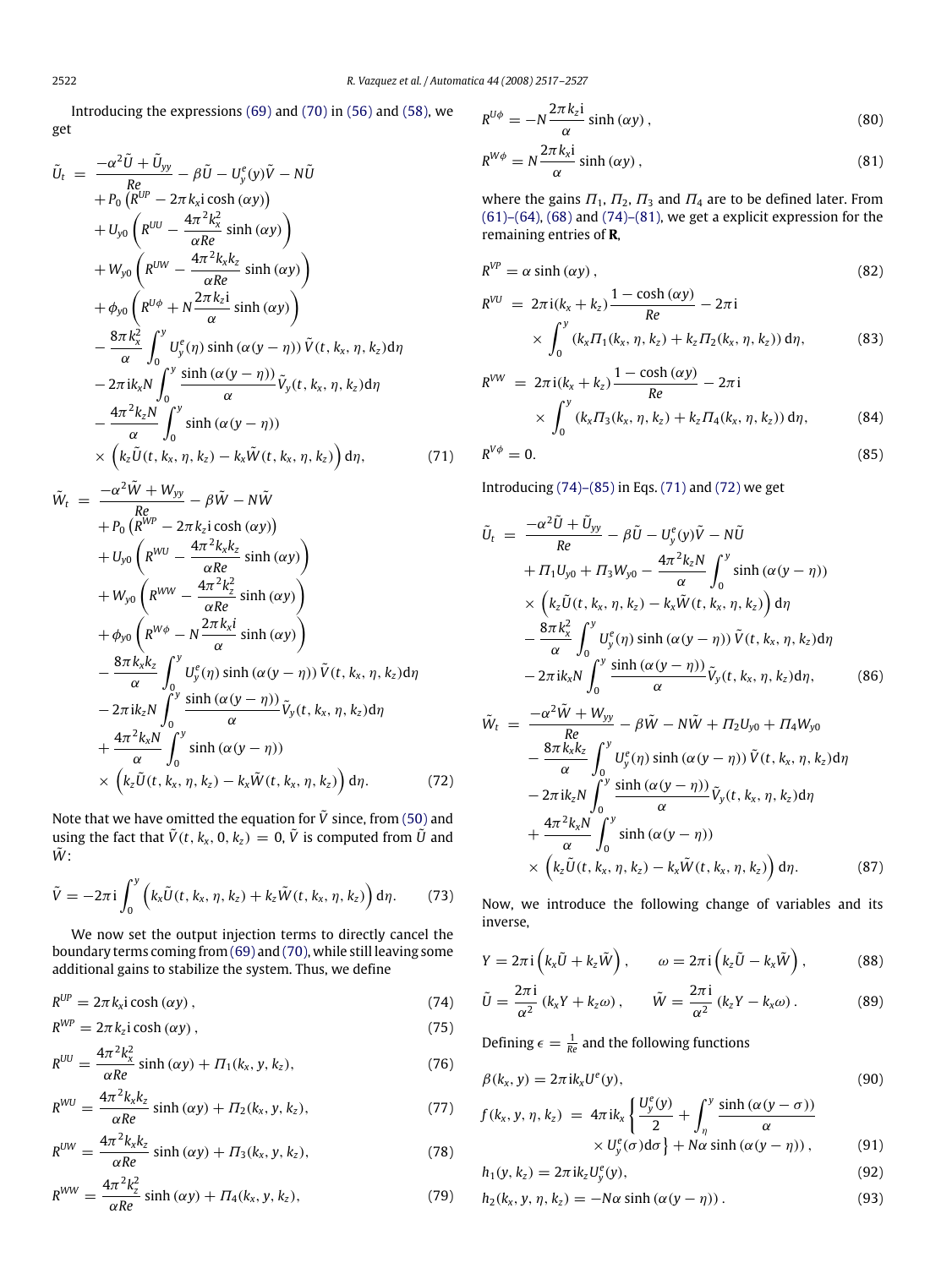Eqs. (86) and (87) expressed in terms of *Y* and  $\omega$  are

$$
Y_{t} = \epsilon \left( -\alpha^{2} Y + Y_{yy} \right) - \beta Y - NY + \frac{4\pi^{2}}{\alpha^{2}} \left( k_{x}^{2} \Pi_{1} + k_{x} k_{z} \Pi_{2} + k_{x} k_{z} \Pi_{3} + k_{z}^{2} \Pi_{4} \right) Y_{y0} + \frac{4\pi^{2}}{\alpha^{2}} \left( k_{x} k_{z} \Pi_{1} + k_{z}^{2} \Pi_{2} - k_{x}^{2} \Pi_{3} - k_{x} k_{z} \Pi_{4} \right) \omega_{y0} + \int_{0}^{y} f(k_{x}, y, \eta, k_{z}) Y(t, k_{x}, \eta, k_{z}) d\eta, \qquad (94)
$$

$$
\omega_{t} = \epsilon \left( -\alpha^{2} \omega + \omega_{yy} \right) - \beta \omega - N \omega \n+ \frac{4\pi^{2}}{\alpha^{2}} \left( k_{x} k_{z} \Pi_{1} - k_{x}^{2} \Pi_{2} + k_{z}^{2} \Pi_{3} - k_{x} k_{z} \Pi_{4} \right) Y_{y0} \n+ \frac{4\pi^{2}}{\alpha^{2}} \left( k_{z}^{2} \Pi_{1} - k_{x} k_{z} \Pi_{2} - k_{x} k_{z} \Pi_{3} + k_{x}^{2} \Pi_{4} \right) \omega_{y0} \n+ h_{1}(y, k_{z}) \int_{0}^{y} Y(t, k_{x}, \eta, k_{z}) d\eta \n+ \int_{0}^{y} h_{2}(k_{x}, y, \eta, k_{z}) \omega(t, k_{x}, \eta, k_{z}) d\eta,
$$
\n(95)

where we have used the inverse change of variables (89) to express  $U_{y0}$  and  $W_{y0}$  in terms of  $Y_{y0} = Y(t, k_x, 0, k_z)$  and  $\omega_{y0} =$  $\omega(t, k_x, 0, k_z)$ . We define now the output injection gains  $\Pi_1, \Pi_2$ ,  $\Pi_3$  and  $\Pi_4$  in the following way

$$
\begin{pmatrix}\n\Pi_1 \\
\Pi_2 \\
\Pi_3 \\
\Pi_4\n\end{pmatrix} = \mathbf{A}^{-1} \begin{pmatrix}\nI(k_x, y, 0, k_z) \\
0 \\
\theta_1(k_x, y, 0, k_z) \\
\theta_2(k_x, y, 0, k_z)\n\end{pmatrix}.
$$
\n(96)

The matrix **A** is defined as

$$
\mathbf{A} = \frac{4\pi^2}{\alpha^2} \begin{pmatrix} k_x^2 & k_x k_z & k_x k_z & k_z^2 \\ k_x k_z & k_z^2 & -k_x^2 & -k_x k_z \\ k_x k_z & -k_x^2 & k_z^2 & -k_x k_z \\ k_z^2 & -k_x k_z & -k_x k_z & k_x^2 \end{pmatrix},
$$
(97)

and since  $det(A) = -1$  its inverse appearing in Eq. (96) is welldefined, whereas the functions  $l(k_x, y, \eta, k_z)$ ,  $\theta_1(k_x, y, \eta, k_z)$ , and  $\theta_2(k_x, y, \eta, k_z)$  in (96) are to be found. Using (96), Eqs. (94) and (95) become

$$
Y_{t} = \epsilon \left( -\alpha^{2} Y + Y_{yy} \right) - \beta Y - NY + l(k_{x}, y, 0, k_{z}) Y_{y0} + \int_{0}^{y} f(k_{x}, y, \eta, k_{z}) Y(k_{x}, \eta, k_{z}) d\eta, \qquad (98)
$$

$$
\omega_t = \epsilon \left( -\alpha^2 \omega + \omega_{yy} \right) - \beta \omega - N\omega + \theta_1(k_x, y, 0, k_z) Y_{y0}
$$
  
+ 
$$
\theta_2(k_x, y, 0, k_z) \omega_{y0} + h_1 \int_0^y Y(k_x, \eta, k_z) d\eta
$$
  
+ 
$$
\int_0^y h_2(k_x, y, \eta, k_z) \omega(k_x, \eta, k_z) d\eta.
$$
 (99)

Eqs. (98) and (99) are a coupled, strict-feedback plant, with integral and reaction terms. A variant of the design presented in Smyshlyaev and Krstic (2005) can be used to design the gains  $l(k_x, y, 0, k_z)$ ,  $\theta_1(k_x, y, 0, k_z)$  and  $\theta_2(k_x, y, 0, k_z)$  using a double backstepping transformation. The transformation maps, for each  $k_{\mathsf{x}}$  and  $k_{\mathsf{z}}$ , the variables  $(Y,\omega)$  into the variables  $(\varPsi,\varOmega)$ , that verify the following family of heat equations (parameterized in *k<sup>x</sup>* , *k<sup>z</sup>* ).

$$
\Psi_t = \epsilon \left( -\alpha^2 \Psi + \Psi_{yy} \right) - \beta \Psi - N \psi, \qquad (100)
$$

$$
\Omega_t = \epsilon \left( -\alpha^2 \Omega + \Omega_{yy} \right) - \beta \Omega - N \Omega, \qquad (101)
$$

with boundary conditions

$$
\Psi(t, k_x, 0, k_z) = \Psi(t, k_x, 1, k_z) = 0, \qquad (102)
$$

$$
\Omega(t, k_x, 0, k_z) = \Omega(t, k_x, 1, k_z) = 0.
$$
\n(103)

The transformation is defined as follows,

$$
Y = \Psi - \int_0^y l(k_x, y, \eta, k_z) \Psi(t, k_x, \eta, k_z) d\eta,
$$
\n(104)  
\n
$$
\omega = \Omega - \int_0^y \theta_1(k_x, y, \eta, k_z) \Psi(t, k_x, \eta, k_z) d\eta
$$
\n
$$
- \int_0^y \theta_2(k_x, y, \eta, k_z) \Omega(t, k_x, \eta, k_z) d\eta.
$$
\n(105)

Following Smyshlyaev and Krstic (2004, 2005), the functions  $l(k_x, y, \eta, k_z)$ ,  $\theta_1(k_x, y, \eta, k_z)$ , and  $\theta_2(k_x, y, \eta, k_z)$  are found as the solution of the following partial integro-differential equations,

$$
\epsilon l_{\eta\eta} = \epsilon l_{yy} - (\beta(k_x, y) - \beta(k_x, \eta)) l - f + \int_{\eta}^{y} f(k_x, y, \xi, k_z) l(k_x, \xi, \eta, k_z) d\xi,
$$
 (106)

$$
\epsilon \theta_{1\eta\eta} = \epsilon \theta_{1yy} - (\beta(k_x, y) - \beta(k_x, \eta)) \theta_1 - h_1
$$
  
+ 
$$
h_1 \int_{\eta}^{y} l(k_x, \xi, \eta, k_z) d\xi
$$
  
+ 
$$
\int_{\eta}^{y} h_2(k_x, y, \xi, k_z) \theta_1(k_x, \xi, \eta, k_z) d\xi,
$$
 (107)

$$
\epsilon \theta_{2\eta\eta} = \epsilon \theta_{2yy} - (\beta(k_x, y) - \beta(k_x, \eta)) \theta_2 - h_2
$$
  
+ 
$$
\int_{\eta}^{y} h_2(k_x, y, \xi, k_z) \theta_2(k_x, \xi, \eta, k_z) d\xi.
$$
 (108)

Eqs. (106)–(108) are hyperbolic partial integro-differential equation in the region  $\mathcal{T} = \{(y, \eta) : 0 \le y \le 1, 0 \le \eta \le y\}$ . Their boundary conditions are

$$
l(k_x, y, y, k_z) = l(k_x, 1, \eta, k_z) = 0,
$$
\n(109)

$$
\theta_1(k_x, y, y, k_z) = \theta_1(k_x, 1, \eta, k_z) = 0,
$$
\n(110)

$$
\theta_2(k_x, y, y, k_z) = \theta_2(k_x, 1, \eta, k_z) = 0.
$$
\n(111)

**Remark 4.** Eqs. (106)–(111) are well-posed and can be solved symbolically, by means of a successive approximation series, or numerically. See Smyshlyaev and Krstic (2004, 2005) for techniques in solving similar equations. Note that both (106) and (108) are autonomous. Hence, one must solve first for  $l(k_x, y, \eta, k_z)$ and  $\theta_2(k_x, y, \eta, k_z)$ . Then the solution for *l* is plugged in (107) which then can be solved for  $\theta_1(k_x, y, \eta, k_z)$ . The observer gains are then found just by setting  $\eta = 0$  in the kernels  $l(k_x, y, \eta, k_z)$ ,  $\theta_2(k_x, y, \eta, k_z)$  and  $\theta_1(k_x, y, \eta, k_z)$ .

Stability in the observed wave number range follows from stability of (100) and (101) and the invertibility of the transformation (104) and (105). The proof uses the same argument as in Smyshlyaev and Krstic (2004), slightly modified to account for a complexvalued kernel and using the fact that the terms are analytic in *k*. See Vazquez and Krstic (2007) for a detailed explanation.

#### *5.2. Unobserved wave number analysis*

When  $k_x^2 + k_z^2 > M$ , there is no output injection, as  $\chi = 0$ , and the linearized observer error verifies the following equations

$$
\tilde{U}_t = \frac{-\alpha^2 \tilde{U} + \tilde{U}_{yy}}{Re} - \beta \tilde{U} - U_y^e(y)\tilde{V} \n-2\pi k_x \mathbf{i}\tilde{P} + 2\pi k_z \mathbf{i}N\tilde{\phi} - N\tilde{U},
$$
\n(112)

$$
\tilde{V}_t = \frac{-\alpha^2 \tilde{V} + \tilde{V}_{yy}}{Re} - \beta \tilde{V} - \tilde{P}_y,\tag{113}
$$

$$
\tilde{W}_t = \frac{-\alpha^2 \tilde{W} + W_{yy}}{Re} - \phi \tilde{W} - 2\pi k_z i \tilde{P}
$$
\n
$$
-2\pi k_x i N \tilde{\phi} - N \tilde{W},
$$
\n(114)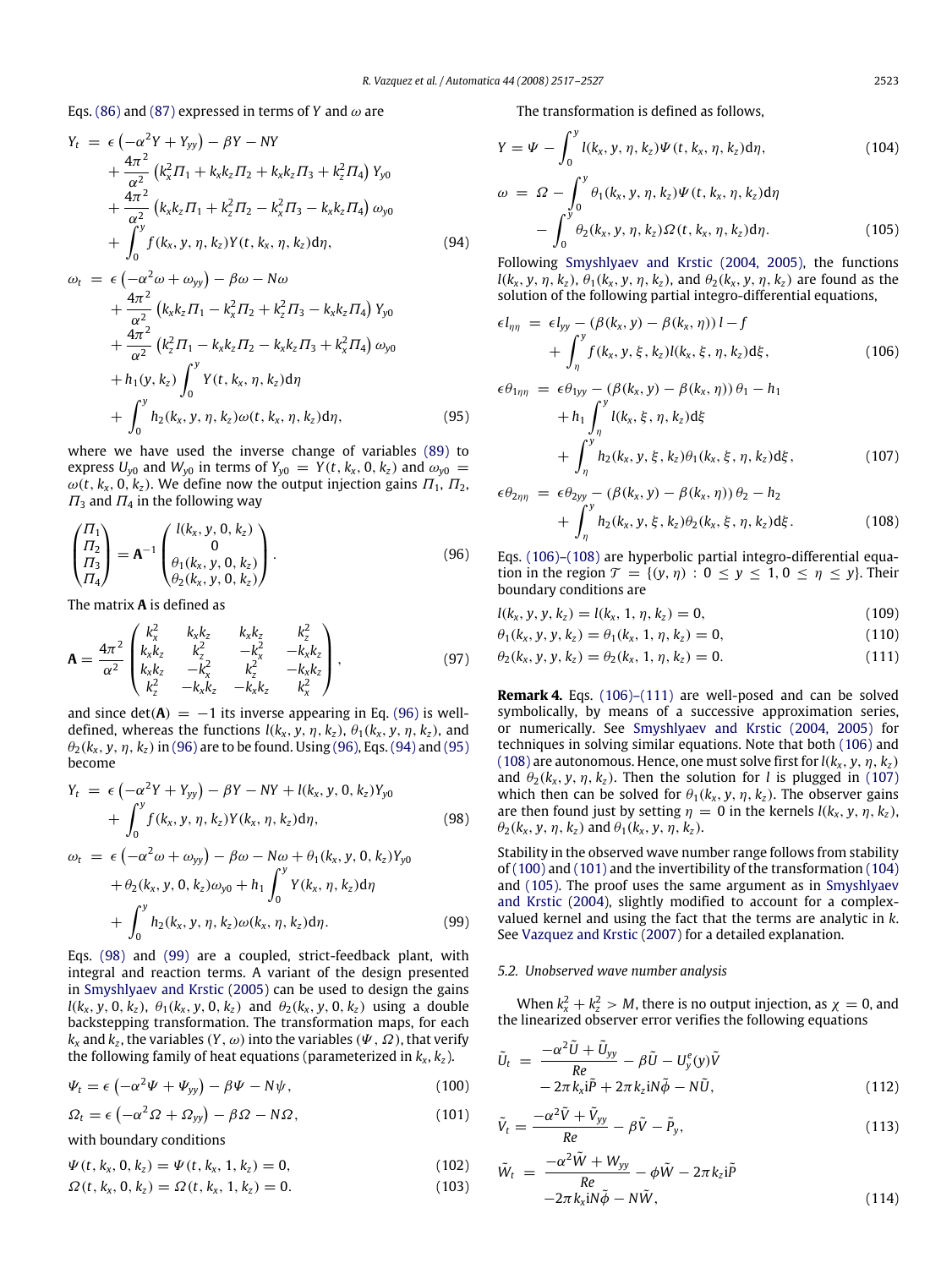the Poisson equation for the potential (51) and the continuity Eq. (50). Using the change of variables (88) and following the same steps as in Section 5.1, one gets the following equations for *Y* and  $\omega$ .

$$
Y_t = \epsilon \left( -\alpha^2 Y + Y_{yy} \right) - \beta Y - 2\pi k_x i U_y^e \tilde{V} + \alpha^2 \tilde{P} - NY, \qquad (115)
$$

$$
\omega_t = \epsilon \left( -\alpha^2 \omega + \omega_{yy} \right) - \beta \omega - 2\pi k_z \mathrm{i} U_y^e \tilde{V} - \alpha^2 N \tilde{\phi} - N \omega. \quad (116)
$$

The Poisson equation for the potential is, in terms of  $\omega$ ,

$$
-\alpha^2 \tilde{\phi} + \phi_{yy} = \omega. \tag{117}
$$

The boundary conditions for (115) and (116) are

$$
Y(t, k_x, 0, k_z) = Y(t, k_x, 1, k_z) = 0,
$$
\n(118)

$$
\omega(t, k_x, 0, k_z) = \omega(t, k_x, 1, k_z) = 0,
$$
\n(119)

$$
\tilde{\phi}(t, k_x, 0, k_z) = \tilde{\phi}(t, k_x, 1, k_z) = 0.
$$
\n(120)

Consider the Lyapunov function

$$
\Lambda = \int_0^1 \frac{|\tilde{U}|^2 + |\tilde{V}|^2 + |\tilde{W}|^2}{2} dy,
$$
\n(121)

where we write, for short,  $\int_0^1 f = \int_0^1 f(t, k_x, y, k_z)$ dy. The function  $\Lambda$  represents the  $L^2$  norm (energy) of the observer error.

Denote by  $f^*$  the complex conjugate of f. Substituting *Y* and  $\omega$ from (89) into (121), we get

$$
\Lambda = \int_0^1 4\pi^2 \left[ \frac{k_x^2 |Y|^2 + k_z^2 |W|^2 + k_x k_z (Y^* W + Y W^*)}{2\alpha^4} + \frac{k_z^2 |Y|^2 + k_x^2 |W|^2 - k_x k_z (Y^* W + Y W^*)}{2\alpha^4} \right] dy
$$
  
+ 
$$
\int_0^1 \frac{|\tilde{V}|^2}{2} dy
$$
  
= 
$$
\int_0^1 \frac{|Y|^2 + |W|^2 + \alpha^2 |\tilde{V}|^2}{2\alpha^2} dy.
$$
 (122)

Define then a new Lyapunov function,

$$
A_1 = \alpha^2 A = \int_0^1 \frac{|Y|^2 + |\omega|^2 + \alpha^2 |\tilde{V}|^2}{2} dy.
$$
 (123)

The time derivative of  $\Lambda_1$  can be estimated as follows,

$$
\dot{\Lambda}_{1} = -2\epsilon\alpha^{2}\Lambda_{1} - \epsilon \int_{0}^{1} (|Y_{y}|^{2} + |\omega_{y}|^{2} + \alpha^{2}|\tilde{V}_{y}|^{2})
$$

$$
- N \int_{0}^{1} (|Y|^{2} + |\omega|^{2}) - \alpha^{2}N \int_{0}^{1} \frac{\tilde{\phi}^{*}\omega + \tilde{\phi}\omega^{*}}{2}
$$

$$
+ \int_{0}^{1} \pi iU_{y}^{e}(y)\tilde{V}^{*}(2k_{x}Y + k_{z}\omega)
$$

$$
- \int_{0}^{1} \pi iU_{y}^{e}(y)\tilde{V}(2k_{x}Y^{*} + k_{z}\omega^{*})
$$

$$
+ \alpha^{2} \int_{0}^{1} \frac{P^{*}Y + PY^{*} - P_{y}^{*}\tilde{V} - P_{y}\tilde{V}^{*}}{2}.
$$
(124)

For bounding (124), we use the following two lemmas.

**Lemma 5.1.** *For*  $\omega$  *and*  $\tilde{\phi}$  *verifying* (116)–(120)*, the following holds.* 

$$
-\alpha^2 \int_0^1 \frac{\tilde{\phi}^* \omega + \tilde{\phi} \omega^*}{2} \le \int_0^1 |\omega|^2. \tag{125}
$$

**Proof.** The term we want to estimate is

$$
-\alpha^2 \int_0^1 \frac{\tilde{\phi}^* \omega + \tilde{\phi} \omega^*}{2}.
$$
 (126)

Substituting  $\alpha^2 \phi$  from (117), (126) can be written as

$$
-\int_0^1 \frac{\tilde{\phi}_{yy}^* \omega + \tilde{\phi}_{yy} \omega^*}{2} + \int_0^1 |\omega|^2.
$$
 (127)

Therefore, we need to prove that

$$
\int_0^1 \left( \tilde{\phi}_{yy}^* \omega + \tilde{\phi}_{yy} \omega^* \right) \ge 0. \tag{128}
$$

Substituting  $\omega$  from Eq. (117) into (128), we get

$$
\int_0^1 \left( \tilde{\phi}_{yy}^* \omega + \tilde{\phi}_{yy} \omega^* \right) = \int_0^1 |\tilde{\phi}_{yy}|^2 - \alpha^2 \int_0^1 \left( \tilde{\phi}_{yy}^* \tilde{\phi} + \tilde{\phi}_{yy} \tilde{\phi}^* \right)
$$

$$
= \int_0^1 |\tilde{\phi}_{yy}|^2 + \alpha^2 \int_0^1 |\tilde{\phi}_{y}|^2, \tag{129}
$$

which is nonnegative.  $\square$ 

**Lemma 5.2.** *Consider the function*  $U_y^e(y)$  *as defined in* (15)*. Then, the following holds:*

$$
|U_y^e(y)| \le 4 + H. \tag{130}
$$

**Proof.** Computing  $U_y^e(y)$  from (15),

$$
U_y^e(y) = H \frac{\cosh(Hy) - \cosh(H(1 - y))}{2 \sinh H/2 - \sinh H}.
$$
 (131)

Calling  $g_1(y) = \cosh(Hy) - \cosh(H(1 - y))$ , since  $g'_1(y) =$ *H* (sinh(*Hy*) + sinh(*H*(1 − *y*))) is always positive for  $y \in (0, 1)$ , the maximum must be in the boundaries. Therefore,

$$
|U_y^e(y)| \le g_2(H) = H \frac{\cosh H - 1}{\sinh H - 2\sinh H/2}.
$$
 (132)

One can rewrite  $g_2$  as

$$
g_2 = H \frac{\sinh H/2}{\cosh H/2 - 1}.
$$
\n(133)

Since  $g_2(0) = 4$ , it suffices to verify that  $g'_2(H) \leq 1$ .

$$
g_2'(H) = \frac{g_3}{g_4} = \frac{\sinh H/2 - H^2/2}{\cosh H/2 - 1}.
$$
\n(134)

This is equivalent to verify that  $g_3 \leq g_4$ . Since  $g_3(0) = g_4(0) = 0$ , it is enough to prove  $g'_3 \leq g'_4$ , which comes from the fact that

$$
g_3' = H/2 \left(\cosh H/2 - 2H\right) \le H/2(\sinh H/2) = g_4',\tag{135}
$$

because  $\cosh x - 4x \leq \sinh x$ .  $\square$ 

Integrating by parts and applying Lemma 5.1,

$$
\dot{\Lambda}_1 \le -2\epsilon \alpha^2 \Lambda_1 - \epsilon \int_0^1 \left( |Y_y|^2 + |\omega_y|^2 + \alpha^2 |\tilde{V}_y|^2 \right) \n+ \int_0^1 \pi i U_y^e(y) \tilde{V}^*(k_x Y + k_z \omega) \n- \int_0^1 \pi i U_y^e(y) \tilde{V}(k_x Y^* + k_z \omega^*) - N \int_0^1 |Y|^2.
$$
\n(136)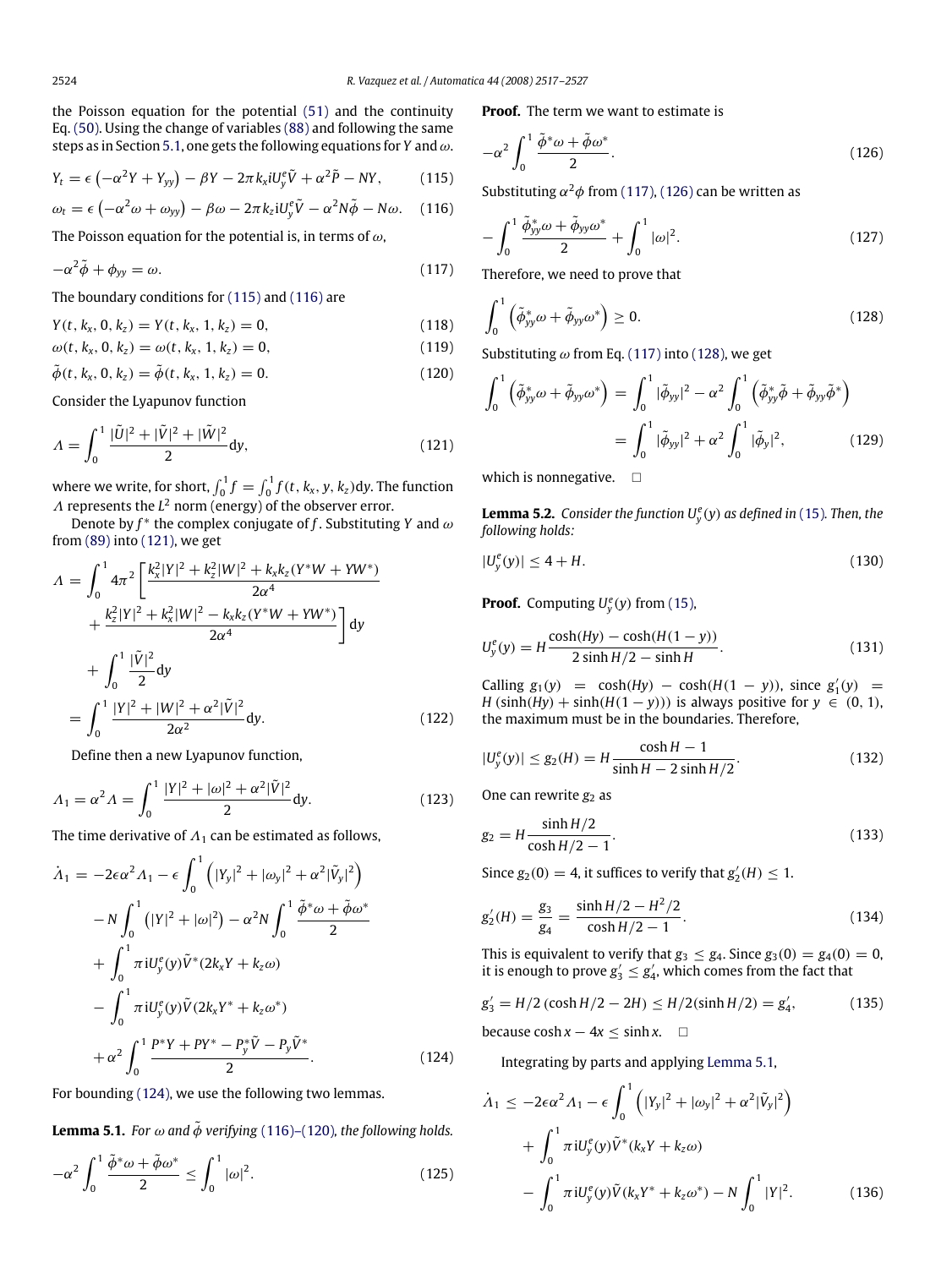Using Lemma 5.2 to bound  $U_y^e$  in (136),

$$
\dot{\Lambda}_1 \le -2\epsilon \left(1+\alpha^2\right) \Lambda_1 - N \int_0^1 |Y|^2 dy
$$
  
+2\pi (4+H) 
$$
\int_0^1 \left(|\tilde{V}||k_x||Y| + |k_z||\omega|\right) dy
$$
  
\$\le \left(4 + H - 2\epsilon \left(1 + \alpha^2\right)\right) \Lambda\_1\$ (137)

where we have applied Young's and Poincare's inequalities. Hence, if  $\alpha^2 \geq \frac{4+H}{2\epsilon}$ ,

$$
\dot{\Lambda}_1 \le -2\epsilon \Lambda_1. \tag{138}
$$

Dividing (138) by  $\alpha^2$  and using definition (123), we get that

$$
\dot{\Lambda} \le -2\epsilon \Lambda,\tag{139}
$$

and stability in the unobserved wave number range follows when  $k_x^2 + k_z^2 \geq M^2$  for *M* (conservatively) chosen as

$$
M \ge \frac{1}{2\pi} \sqrt{\frac{(H+4)Re}{2}}.
$$
\n(140)

#### *5.3. Main result*

The following result holds regarding the convergence of the observer.

**Theorem 1.** *Consider the system* (21)–(23) *and* (6)*, with boundary conditions* (7)–(10)*, and the system* (24)–(33) *with the gains* **L** *as computed in Section* 5.1*, and suppose that both have classical solutions. Then, the*  $L^2$  *norms of*  $\tilde{U}$ ,  $\tilde{V}$ ,  $\tilde{W}$  *converge to zero, i.e.,* 

$$
\lim_{t \to \infty} \int_{-\infty}^{\infty} \int_{0}^{1} \int_{-\infty}^{\infty} \left( \tilde{U}^2 + \tilde{V}^2 + \tilde{W}^2 \right) (t) \, \mathrm{d}x \, \mathrm{d}y \, \mathrm{d}z = 0. \tag{141}
$$

**Proof.** It is shown in Vazquez and Krstic (2007) (for a 2-D system possessing only one wave number) that if the origin of a (Fourier transformed) system is proven *L* 2 exponentially stable for every wave number, then the origin of the system is *L* 2 exponentially stable in physical space, i.e., considering all wave numbers together. A similar argument holds for our 3-D system with a set of two wave numbers.

We have established in Section 5.1 *L* 2 exponential stability for (56)–(58) in the observed wave range with the output injection gains computed using the backstepping method. In Section 5.2 we show that the unobserved wave range is also *L* 2 exponentially stable without output injection, by deriving a Lyapunov estimate (139). Hence all wave numbers are  $L^2$  exponentially stable and physical stability follows as argued before. This means that we have

$$
\int_{-\infty}^{\infty} \int_{0}^{1} \int_{-\infty}^{\infty} \left(\tilde{U}^2 + \tilde{V}^2 + \tilde{W}^2\right)(t) \, \mathrm{d}x \, \mathrm{d}y \, \mathrm{d}z
$$
\n
$$
\leq C_1 e^{-C_2 t} \int_{-\infty}^{\infty} \int_{0}^{1} \int_{-\infty}^{\infty} \left(\tilde{U}^2 + \tilde{V}^2 + \tilde{W}^2\right)(0) \, \mathrm{d}x \, \mathrm{d}y \, \mathrm{d}z,\qquad(142)
$$

for some  $C_1 \geq 1, C_2 > 0$ . Taking the limit as *t* goes to infinity in  $(142)$  gives us  $(141)$ .  $\Box$ 

Since we are dealing with a linearized version of the plant, this theorem has to be carefully interpreted. For a fully developed MHD flow (whether laminar or turbulent, if using the mean turbulent profile), with a Reynolds number possibly above the critical value (which for a MHD flow depends on *N*) but not too far above it, the observer is guaranteed to be convergent to the real velocity field, provided its initial estimates are not too far from the actual initial profile. Then convergence to the real pressure and electric potential follows.

**Remark 5.** See Sermange and Temam (1983) for a statement of well-posedness of MHD equations in bounded domains. However, there are no results about well-posedness of 3-D MHD equations in unbounded domains and such a study is beyond the scope of this paper. Hence we assume that the solutions for the velocity field, pressure and electric field, and their estimates, exist, are unique and regular enough for all statements and a priori estimates to make sense.

#### **6. A nonlinear estimator**

Since the original plant is nonlinear, we postulate a nonlinear observer to improve the convergence result of the linear estimator. This observer has the same structure and gains as the linear observer, but the nonlinear terms are added. In this we follow the design technique of the Extended Kalman Filter, in which gains are deduced for a linearized version of the plant and then used for a nonlinear observer.

The nonlinear observer equations are the following

$$
\hat{U}_t = \frac{\Delta \hat{U}}{Re} - \hat{U}\hat{U}_x - \hat{V}\hat{U}_y - \hat{W}\hat{U}_z - \hat{P}_x + N\hat{\phi}_z - N\hat{U} - Q^U, \quad (143)
$$

$$
\hat{V}_t = \frac{\Delta \hat{V}}{Re} - \hat{U}\hat{V}_x - \hat{V}\hat{V}_y - \hat{W}\hat{V}_z - \hat{P}_y - Q^V, \qquad (144)
$$

$$
\hat{W}_t = \frac{\Delta \hat{W}}{Re} - \hat{U}\hat{W}_x - \hat{V}\hat{W}_y - \hat{W}\hat{W}_z - \hat{P}_z - N\hat{\phi}_x \n- N\hat{W} - Q^W.
$$
\n(145)

The estimated potential is computed from

$$
\Delta \hat{\phi} = \hat{U}_z - \hat{W}_x, \tag{146}
$$

and the observer verifies the continuity equation,

$$
\hat{U}_x + \hat{V}_y + \hat{W}_z = 0, \qquad (147)
$$

and Dirichlet boundary conditions,

$$
\hat{U}(t, x, 0, z) = \hat{W}(t, x, 0, z) = \hat{V}(t, x, 0, z) = 0,
$$
\n(148)

$$
\hat{U}(t, x, 1, z) = \hat{W}(t, x, 1, z) = \hat{V}(t, x, 1, z) = 0,
$$
\n(149)

$$
\hat{\phi}(t, x, 0, z) = \hat{\phi}(t, x, 1, z) = 0.
$$
\n(150)

The estimated current field is computed from the other estimated variables using a copy of Eqs. (11)–(13).

$$
\hat{j}^{x}(t, x, y, z) = -\hat{\phi}_{x} - \hat{W}, \qquad (151)
$$

$$
\hat{j}^y(t, x, y, z) = -\hat{\phi}_y,\tag{152}
$$

$$
\hat{j}^{z}(t, x, y, z) = -\hat{\phi}_{z} + \hat{U}.
$$
\n(153)

In Eqs. (143)–(145), the *Q* terms are the same as for the linear observer. Hence, the observer is designed for the linearized plant and then the linear gains are used for the nonlinear observer. Such a nonlinear observer will produce closer estimates of the states in a larger range of initial conditions.

Using the fluctuation variable and the observer error variables, we can write the nonlinear observer velocity field error equations as follows.

$$
\tilde{U}_t = \frac{\Delta \tilde{U}}{Re} - U^e(y)\tilde{U}_x + \mathcal{N}^U(\tilde{U}, \tilde{V}, \tilde{W}, u, V, W) \n- U_y^e(y)\tilde{V} - \tilde{P}_x + N\tilde{\phi}_z - N\tilde{U} + Q^U,
$$
\n(154)

$$
\tilde{V}_t = \frac{\Delta \tilde{V}}{Re} - U^e(y)\tilde{V}_x + \mathcal{N}^V(\tilde{U}, \tilde{V}, \tilde{W}, u, V, W) \n- \tilde{P}_y + Q^V,
$$
\n(155)

$$
\tilde{W}_t = \frac{\Delta W}{Re} - U^e(y)\tilde{W}_x + \mathcal{N}^W(\tilde{U}, \tilde{V}, \tilde{W}, u, V, W) \n- \tilde{P}_z - N\tilde{\phi}_x - N\tilde{W} + Q^W,
$$
\n(156)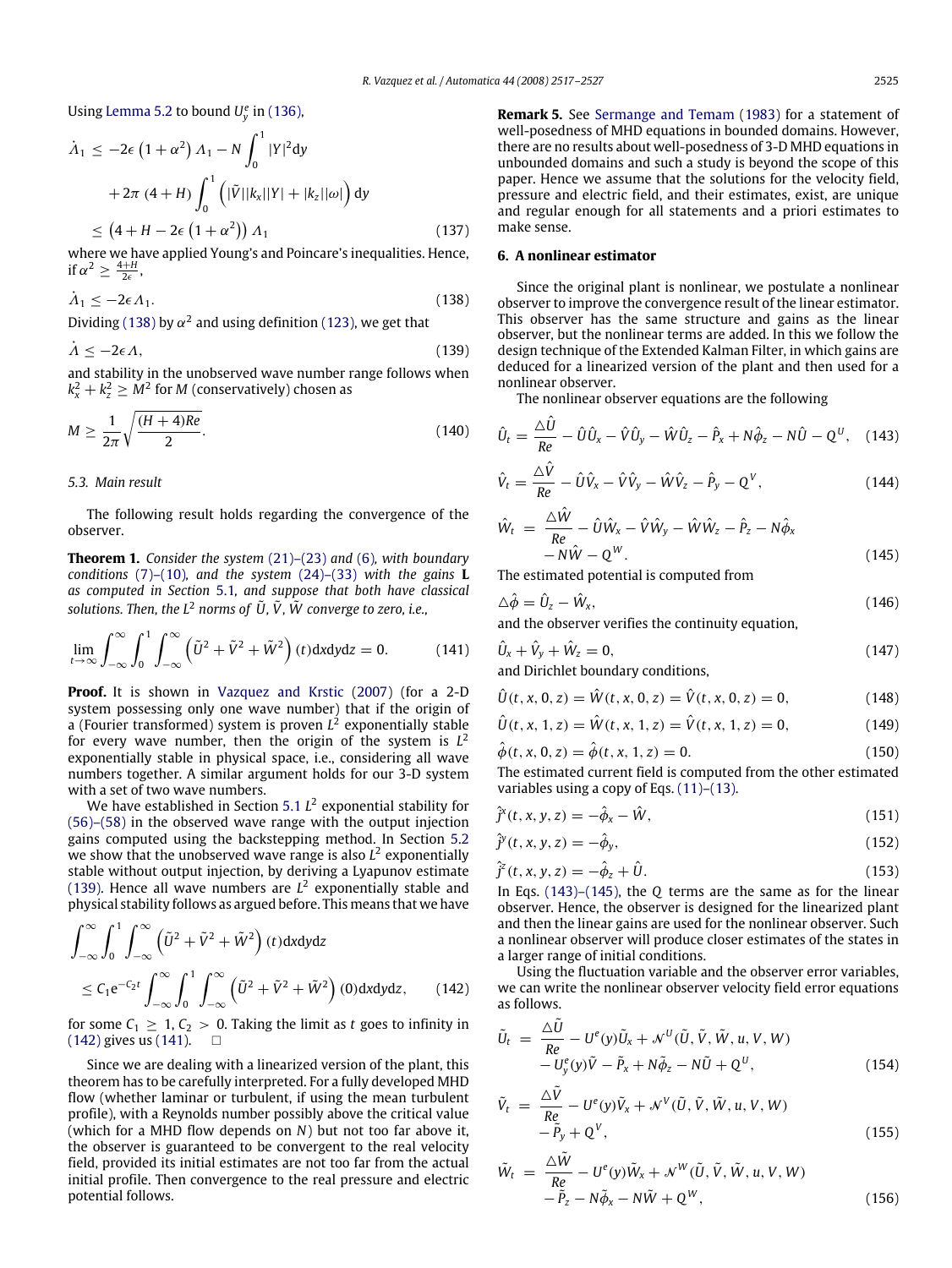where we have introduced

$$
\mathcal{N}^{U} = \tilde{U}\tilde{U}_{x} - u\tilde{U}_{x} - \tilde{U}u_{x} + \tilde{V}\tilde{U}_{y} - V\tilde{U}_{y} - \tilde{V}u_{y} + \tilde{W}\tilde{U}_{z} - W\tilde{U}_{z} - \tilde{W}u_{z},
$$
\n(157)

$$
\mathcal{N}^{V} = \tilde{U}\tilde{V}_{x} - u\tilde{V}_{x} - \tilde{U}V_{x} + \tilde{V}\tilde{V}_{y} - V\tilde{V}_{y} - \tilde{V}V_{y} \n+ \tilde{W}\tilde{V}_{z} - W\tilde{V}_{z} - \tilde{W}V_{z},
$$
\n(158)

$$
\mathcal{N}^{W} = \tilde{U}\tilde{W}_{x} - u\tilde{W}_{x} - \tilde{U}W_{x} + \tilde{V}\tilde{W}_{y} - V\tilde{W}_{y} - \tilde{V}W_{y} \n+ \tilde{W}\tilde{W}_{z} - W\tilde{W}_{z} - \tilde{W}W_{z}.
$$
\n(159)

Assuming, for the purposes of observer design and analysis, that the observer state  $(\hat{U}, \hat{V}, \hat{W})$  is close to the actual state (*U*, *V*, *W*) (i.e., the error state is close to zero), and that the fluctuation  $(u, V, W)$  around the equilibrium state is small, then  $\mathcal{N}_U(\tilde{U}, \tilde{V}, \tilde{W}, u, V, W)$ ,  $\mathcal{N}_V(\tilde{U}, \tilde{V}, \tilde{W}, u, V, W)$  and  $\mathcal{N}_W(\tilde{U}, \tilde{V}, \tilde{W}, u, V, W)$  are small and dominated by the linear terms in the equations, so they can be neglected. The linearized error equations are then

$$
\tilde{U}_t = \frac{\Delta \tilde{U}}{Re} - U^e(y)\tilde{U}_x - U^e_y(y)\tilde{V} - \tilde{P}_x + N\tilde{\phi}_z - N\tilde{U} + Q^U, \quad (160)
$$

$$
\tilde{V}_t = \frac{\Delta \tilde{V}}{Re} - U^e(y)\tilde{V}_x - \tilde{P}_y + Q^V, \qquad (161)
$$

$$
\tilde{W}_t = \frac{\Delta \tilde{W}}{Re} - U^e(y)\tilde{W}_x - \tilde{P}_z - N\tilde{\phi}_x - N\tilde{W} + Q^W, \qquad (162)
$$

which are the same as (37)–(39). Thus, as expected, the error equations for the observer designed for the linearized plant, and the linearized error equations for the nonlinear observer are the same; this is the main reason why the same gains derived in Section 5 are used.

**Remark 6.** Note that we have not defined  $\tilde{u}$  for the nonlinear  $\hat{U}$  =  $\hat{U}$  =  $\hat{U}$  =  $\hat{U}$  =  $\hat{U}$  =  $(U-\hat{U})-(U^e-\hat{U}^e)=U-\hat{U}=\tilde{U},$ i.e.,  $\tilde{U}^e = 0$ , because by definition  $U^e = \hat{U}^e$ . This implies that *any* function *U e* (*y*) can be used in the design of the nonlinear observer, even if it is not a true equilibrium, without any changes in the observer structure. This is not the case for the observer designed in Sections 4 and 5 for the linearized system, where a nonequilibrium *U e* (*y*) would produce forcing (nonhomogeneous) terms in both the linearized system and the observer. Following Chevalier et al. (2006), we may consider the *mean turbulent profile* instead of considering the exact *laminar* equilibrium profile. This amounts to changing  $U^e$  in definition (15). Since  $U^e$  appears in Eqs. (90)– (93), which are used to compute output injection gains in Eqs. (106)–(108), the observer gains will change (quantitatively) for the turbulent mean profile.

#### **7. Concluding remarks**

We have presented an observer that estimates velocity, pressure, electric potential and current in a Hartmann flow, characterized by an electrically conducting fluid moving between parallel plates in the presence of an imposed transverse magnetic field. The estimator consists of a copy of the linearized MHD equations, combined with linear injection of output estimation error, with observer gains designed using backstepping in Fourier space. Pressure, skin friction and current measurements from the lower wall are used for output injection.

The convergence result stated in Theorem 1 guarantees asymptotic convergence of the estimated states to the actual values of the *linearized* plant. For this to be true for the *nonlinear* plant, the estimates have to be initialized close enough to the real initial values and the MHD system has to stay in a neighborhood of the equilibrium at all times. We have presented a nonlinear observer in Section 6 that incorporates the nonlinearities of the plant. It is expected that the nonlinear observer will allow larger discrepancies between the state and the profile while still producing valid estimates. The nonlinear observer also allows to use, as in Chevalier et al. (2006), the mean turbulent profile instead of the exact laminar equilibrium profile, only needing a quantitative change of the observer gains. For the estimates obtained using the mean turbulent profile to be good enough we would need similar assumptions as those given in Theorem 1, meaning now that the state has to stay close enough to the mean turbulent profile at all times.

In case that  $N = 0$ , meaning that either there is no imposed magnetic field or the fluid is nonconducting, Eqs. (2)– (4) are the Navier–Stokes equations and the observer reduces to a velocity/pressure estimator for a 3-D channel flow. This is a result of high interest on its own that can be seen as dual to the channel flow control problem, which was solved in Cochran et al. (2006) using similar tools. Some physical insight can be gained analyzing this case. In the context of hydrodynamic stability theory, the linearized observer error system written in  $(Y, \omega)$  variables verify equations analogous to the classical Orr–Sommerfeld–Squire equations. These are Eqs. (98) and (99) for observed wave numbers and Eqs. (115) and (116) for unobserved wave numbers. As in Cochran et al.(2006), we use the backstepping transformations (104) and (105) not only to stabilize (using gain *l*) but also to decouple the system (using gains  $\theta_1$ ,  $\theta_2$ ) in the small wave number range, where nonnormality effects are more severe. Even if the linearized system is stable, nonnormality produces large transient growths (Reddy, Schmid, & Henningson, 1993; Schmid & Henningson, 2001), which enhanced by nonlinear effects may allow the error system to go far away from the origin, producing inaccurate estimates. This warrants the use of extra gains to map the system into two uncoupled heat equations (100) and (101).

# **References**

- Aamo, O. M., & Krstic, M. (2002). *Flow control by feedback: Stabilization and mixing*. Berlin: Springer.
- Baker, J., Armaou, A., & Christofides, P. D. (2000). Nonlinear control of incompressible fluid flow: Application to Burgers' equation and 2D channel flow. *Journal of Mathematical Analysis and Applications*, *252*, 230–255.
- Baker, J., & Christofides, P. (2002). Drag reduction in transitional linearized channel flow using distributed control. *International Journal of Control*, *75*, 1213–1218.
- Balogh, A., Liu, W.-J., & Krstic, M. (2001). Stability enhancement by boundary control in 2D channel flow. *IEEE Transactions on Automatic Control*, *46*, 1696–1711.
- Bamieh, B., Paganini, F., & Dahleh, M. A. (2000). Distributed control of spatiallyinvariant systems. *IEEE Transactions on Automatic Control*, *45*, 1091–1107.
- Barbu, V. (2006). Stabilization of a plane channel flow by wall normal controllers. Preprint.
- Barbu, V., Popa, C., Havarneanu, T., & Sritharan, S. S. (2003). Exact controllability of magneto-hydrodynamic equations. *Communications on Pure and Applied Mathematics*, *56*(6), 732–783.
- Berger, T. W., Kim, J., Lee, C., & Lim, J. (2000). Turbulent boundary layer control utilizing the Lorentz force. *Physics of Fluids*, *12*, 631.
- Breuer, K. S., & Park, J. (2004). Actuation and control of a turbulent channel flow using Lorentz forces. *Physics of Fluids*, *16*(4), 897.
- Chevalier, M., Hoepffner, J., Bewley, T. R., & Henningson, D. S. (2006). State estimation in wall-bounded flow systems. Part 2. Turbulent flows. *Journal of Fluid Mechanics*, *552*, 167–187.
- Cochran, J., Vazquez, R., & Krstic, M. (2006). Backstepping boundary control of Navier–Stokes channel flow: A 3D extension. In *Proceedings of the 25th American control conference* (pp. 876–881).
- Debbagh, K., Cathalifaud, P., & Airiau, C. (2007). Optimal and robust control of small disturbances in a channel flow with a normal magnetic field. *Physics of Fluids*, *9*(1), 014103–014103.
- Hoepffner, J., Chevalier, M., Bewley, T. R., & Henningson, D. S. (2005). State estimation in wall-bounded flow systems. Part 1. Perturbed laminar flows. *Journal of Fluid Mechanics*, *534*, 263–294.